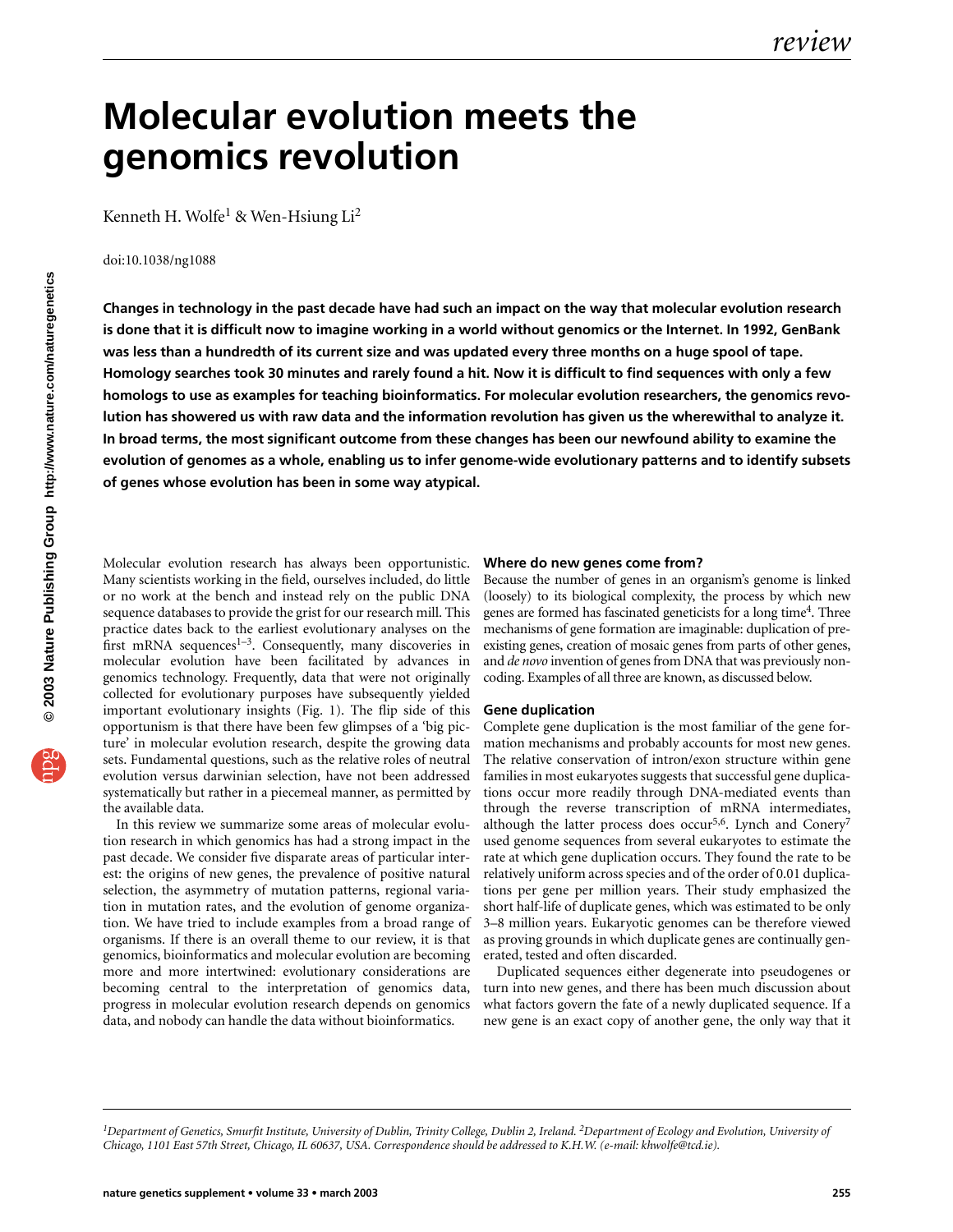can confer an immediate selective advantage is through selection that favors increased amounts of its protein or mRNA product, such as may occur for ribosomal protein genes. As two duplicate genes diverge, subfunctionalization can occur in which the two genes accumulate different degenerative mutations such that each ends up with a subset of the original gene's functions, making both of them essential<sup>8</sup>. Occasionally, a duplicate gene may gain mutations that confer a new function and thus a selective advantage for its persistence in the genome.

Perhaps the most dramatic way of increasing the number of genes in an organism is to double the whole genetic content through polyploidization<sup>9</sup>. Of the eukaryotes whose genomes have been sequenced, *Saccharomyces cerevisiae* and *Arabidopsis thaliana* show evidence of having gone through relatively recent polyploid stages. The presence of many large series of duplicated genes on different human chromosomes $^{10,11}$ , and the one-tomany relationship between some regions of the human genome and the *Amphioxus* genome<sup>12</sup>, indicate that at a minimum the genome of an ancestor of vertebrates underwent duplications of large tracts of chromosomes. The subsequent evolution of newly formed polyploid species is poorly understood, but studies of polyploid plants created in the laboratory have shown that their genomes can undergo marked and very rapid rearrangements, resulting in an almost immediate loss of many gene copies and the silencing of other loci by methylation $13-15$ .

## **Mosaic genes**

A more innovative way to create a gene is by the 'Lego approach'. There are many recent examples of genes that have been assembled from duplicated parts of other genes. Genome projects have been particularly useful for identifying the sources of the various pieces of DNA involved. Among the most spectacular examples of gene assembly are genes that transferred from the mitochondrial genome to the nuclear genome during recent plant evolution<sup>16,17</sup>. For these transfers to be successful, the protein encoded by the gene must be imported back into the mitochondrion, usually by means of an amino-terminal transit peptide. Often, the newly transferred gene has acquired DNA encoding a transit

peptide from another gene, either by duplication of the relevant exons<sup>18</sup> or by alternative splicing with exon sharing<sup>19</sup>. Similarly, chimeric genes formed during recent evolution have been identified in the human20,21 and *Drosophila melanogaster*22,23 genomes.

In mammals, the transduction of L1 elements that flank genecoding DNA has the potential to create chimeric genes by exon shuffling6,24, although no examples of genes formed in this way have been found<sup>25</sup>. A gene can also turn into two by fission, as illustrated by a gene encoding nitric oxide synthase in a snail<sup>26</sup>; a recent DNA inversion inside this gene broke it into two separate smaller genes encoding parts of the original protein.

### *De novo* **gene formation**

The formation of genes from noncoding DNA seems to be a rare phenomenon, but a few examples, such as the *morpheus* gene family in primates<sup>27</sup>, have been reported. *Morpheus* is a very rapidly evolving transcript derived from a repeat sequence that is present in multiple copies on human chromosome 16. A repetitive sequence element was also involved in the genesis of another human gene, *LQK1* (ref. 28). The antifreeze glycoprotein (*AFGP*) gene of the Antarctic fish *Dissostichus mawsoni*<sup>29</sup> was formed by the duplication of a pancreatic trypsinogen gene, followed by the deletion of all exons except the first and the last, with replacement of the central portion of the gene by a highly repetitive sequence encoding (Thr-Ala-Ala)*<sup>n</sup>* oligomers. Notably, convergent evolution at the molecular level during the cooling of the Arctic and Antarctic Oceans during past few million years has resulted in almost identical sequences for the antifreeze peptides in the fish in these oceans<sup>30</sup>.

#### **Lateral gene transfer**

Another source of genes is lateral gene transfer between species. This is very evident among bacteria for which genome sequences from several, closely related species or strains are available, such as the *Escherichia coli* and *Salmonella typhi* group31–33. The *E. coli* strains K12 and O157:H7 share in common a 'backbone' genome totaling 4.1 Mb of DNA, but substantial strain-specific 'islands' of DNA contribute a further 0.5 and 1.3 Mb, respectively, to the two strains $34$ .



**Fig. 1** Timeline of developments in bioinformatics, genomics and molecular evolution, charted against the accumulation of DNA sequence information in Gen-Bank, which was established in 1982. Links between genomics data and subsequent molecular evolution advances are indicated by broken lines.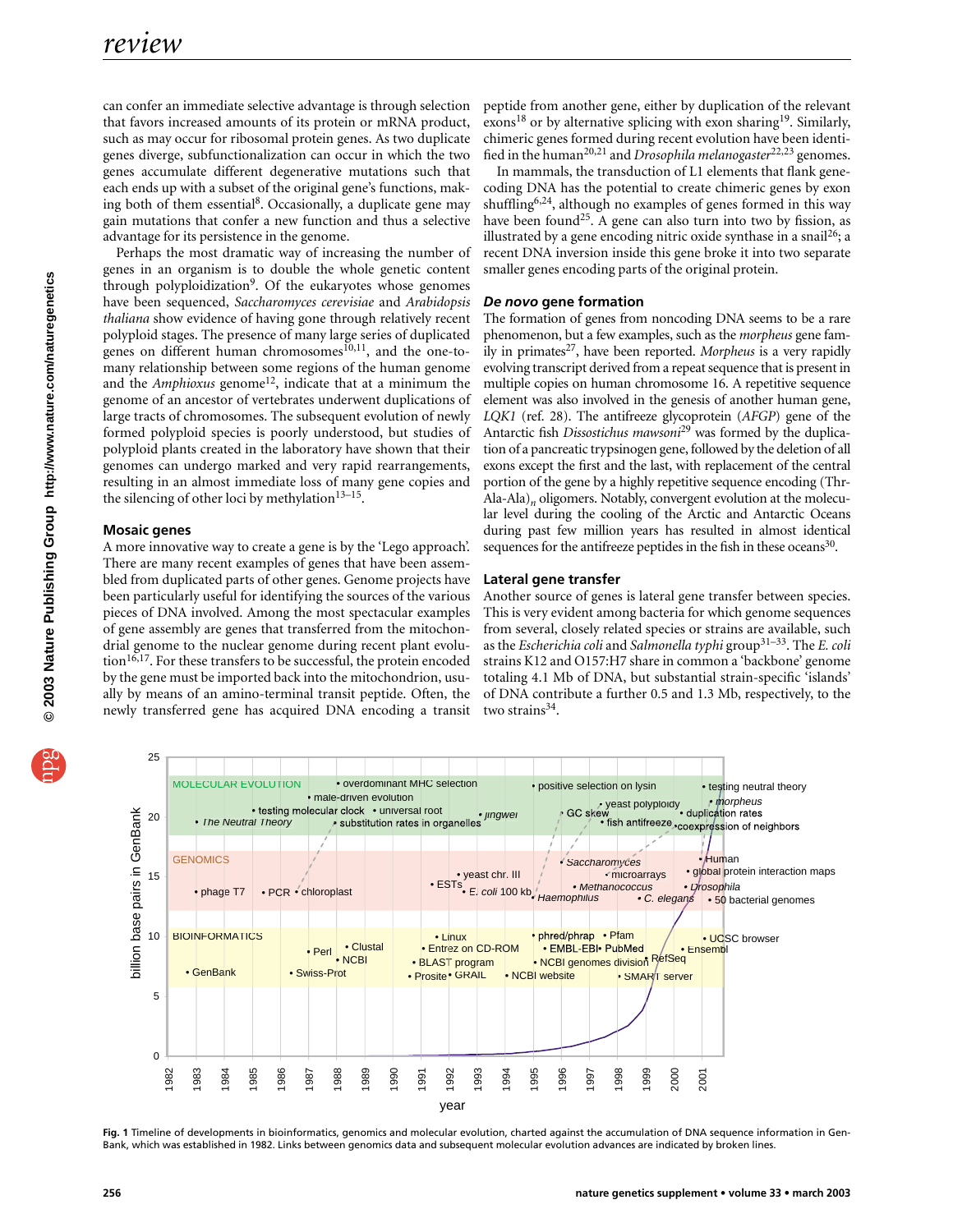Whether lateral gene transfer is as prevalent in eukaryotes as it is in bacteria remains to be seen. For example, it is unclear at present whether the 'orphan' genes (those without homologs in other species) found in the genomes of some yeast species are derived from *de novo* gene formation from lateral transfer from unidentified donor species, or are simply the result of evolving very fast<sup>35</sup>.

#### **Positive selection and the neutral theory**

Much effort has been directed at detecting the presence of positive selection during the evolution of a gene, owing to the abundance of DNA sequence data and the development of detection methodology36–40. In addition, the increasing amount of DNA sequence and polymorphism data has stimulated re-examination of the neutral theory of molecular evolution.

In the search for examples of positive selection, much attention has been paid to genes involved in defense against pathogens (Table 1). One of the first discoveries was that the antigenic regions of major histocompatibility complex (MHC) proteins and immunoglobulins are under overdominant selection $41-43$ . Diversity-enhancing selection has been proposed for colicins in *E. coli*<sup>44</sup>; colicins are toxin proteins produced by and active against *E. coli* and related bacteria. Evidence has been found for directional positive selection during the early evolution of eosinophil cationic protein (ECP). This protein was derived by duplication of the ribonuclease gene encoding eosinophil-derived neurotoxin (EDN) in the common ancestor of Old World primates, but it acquired a different function by becoming a potent toxin to pathogenic bacteria and parasites<sup>45</sup>. Positive selection has also occurred in EDN: substitutions at two interacting sites in this toxin increased its ribonucleolytic activity by 13-fold and, together with other substitutions, also increased its antiviral potency $46$ . Evidence for positive selection has also been provided for other antipathogen proteins such as glycophorin A, RH50 and interleukin-2 (Table 1).

In pathogens, the evolution of proteins involved in evading the defensive systems of hosts has often been driven by positive selection. For example, the circumsporozoite protein is a cell-surface protein of the sporozoite of malaria parasites (*Plasmodium* spp.) and evidence of positive selection has been found for its immunogenic regions<sup>47</sup>. Other well-known examples are the merozoite surface antigen-1 gene of *Plasmodium falciparum*<sup>48</sup> and the envelope gene of human immunodeficiency viruses<sup>49,50</sup>. Many other examples are listed in Table 1.

| Gene or protein<br>Organisms<br>References<br>41,43<br>MHC genes<br>primates, rodents<br>immunoglobulin V <sub>H</sub> genes<br>primates, rodents<br>42<br>colicin genes<br>E. coli<br>44<br>type I interferon genes<br>mammals<br>163<br>neomycin resistance protein<br>E. coli<br>164<br>neurotoxin<br>snake<br>164<br>$\alpha_1$ -proteinase inhibitor genes<br>165<br>rodents<br>defensin genes<br>rodents<br>166<br>Rh blood group and RH50 genes<br>primates, rodents<br>167,168<br>Fv1<br>Mus<br>169<br><b>ECP</b><br>Old World primates<br>45<br>salmonid fishes<br>transferrin gene<br>170<br>ribonucleases<br>primates, rodents<br>46.171<br>class I chitinase gene<br>Arabis, A. thaliana<br>172<br>glycophorin A<br>human, primates<br>168,173<br>interleukin-2<br>174<br>mammals<br><b>Evading defensive systems or immunity</b><br>circumsporozoite protein<br>47<br>P. falciparum<br>merozoite surface antigen-1<br>P. falciparum<br>48<br>CSP, TRAP, MSA-2 and PF83<br>P. falciparum<br>164,175<br>porin protein 1 gene<br>Neisseria<br>176<br>phages G4, $\phi$ X174, S13<br>E gene<br>164<br>envelope gene<br>equine infectious anemia virus<br>164<br>glycoprotein gH gene<br>pseudorabies virus<br>164<br>invasion plasmid antigen genes<br>Shigella<br>164<br>164<br>msp $1\alpha$<br>Rickettsia anaplasma marginale<br>164<br>outer membrane protein<br>Chlamydia<br>σ1 protein gene<br>Reovirus<br>164<br>virulence determinant gene<br>Yersinia<br>164<br>S and HE glycoprotein genes<br>murine coronavirus<br>177<br>hemagglutinin gene<br>human influenza A virus<br>178<br>δ-antigen coding region<br>hepatitis D virus<br>179<br><b>HIV</b><br>nef gene<br>180<br><b>HIV</b><br>49,50<br>envelope gene<br>capsid genes<br>foot and mouth disease virus<br>181<br><b>Male reproduction</b><br>Acp26Aa<br>D. melanogaster<br>54-56,182<br>lysin<br>teguline gastropods<br>51,183,184<br>bindin<br>sea urchins<br>52,53<br>Sry gene<br>primates<br>185<br>Abalone (Haliotis)<br>186<br>18-kDa fertilization protein<br>S-RNase gene<br>187<br>Rosaceae<br>androgen-binding protein<br>188<br>rodents<br>protamine 1<br>human, chimpanzee<br>168,189<br>human, chimpanzee<br>protamine 2<br>168,189 | Table 1 • Genes or proteins in which positive darwinian selection has been detected |  |  |  |  |  |
|-----------------------------------------------------------------------------------------------------------------------------------------------------------------------------------------------------------------------------------------------------------------------------------------------------------------------------------------------------------------------------------------------------------------------------------------------------------------------------------------------------------------------------------------------------------------------------------------------------------------------------------------------------------------------------------------------------------------------------------------------------------------------------------------------------------------------------------------------------------------------------------------------------------------------------------------------------------------------------------------------------------------------------------------------------------------------------------------------------------------------------------------------------------------------------------------------------------------------------------------------------------------------------------------------------------------------------------------------------------------------------------------------------------------------------------------------------------------------------------------------------------------------------------------------------------------------------------------------------------------------------------------------------------------------------------------------------------------------------------------------------------------------------------------------------------------------------------------------------------------------------------------------------------------------------------------------------------------------------------------------------------------------------------------------------------------------------------------------------------------------------------------------------------------------------------------------------------------------------|-------------------------------------------------------------------------------------|--|--|--|--|--|
|                                                                                                                                                                                                                                                                                                                                                                                                                                                                                                                                                                                                                                                                                                                                                                                                                                                                                                                                                                                                                                                                                                                                                                                                                                                                                                                                                                                                                                                                                                                                                                                                                                                                                                                                                                                                                                                                                                                                                                                                                                                                                                                                                                                                                             |                                                                                     |  |  |  |  |  |
|                                                                                                                                                                                                                                                                                                                                                                                                                                                                                                                                                                                                                                                                                                                                                                                                                                                                                                                                                                                                                                                                                                                                                                                                                                                                                                                                                                                                                                                                                                                                                                                                                                                                                                                                                                                                                                                                                                                                                                                                                                                                                                                                                                                                                             | Defensive systems or immunity                                                       |  |  |  |  |  |
|                                                                                                                                                                                                                                                                                                                                                                                                                                                                                                                                                                                                                                                                                                                                                                                                                                                                                                                                                                                                                                                                                                                                                                                                                                                                                                                                                                                                                                                                                                                                                                                                                                                                                                                                                                                                                                                                                                                                                                                                                                                                                                                                                                                                                             |                                                                                     |  |  |  |  |  |
|                                                                                                                                                                                                                                                                                                                                                                                                                                                                                                                                                                                                                                                                                                                                                                                                                                                                                                                                                                                                                                                                                                                                                                                                                                                                                                                                                                                                                                                                                                                                                                                                                                                                                                                                                                                                                                                                                                                                                                                                                                                                                                                                                                                                                             |                                                                                     |  |  |  |  |  |
|                                                                                                                                                                                                                                                                                                                                                                                                                                                                                                                                                                                                                                                                                                                                                                                                                                                                                                                                                                                                                                                                                                                                                                                                                                                                                                                                                                                                                                                                                                                                                                                                                                                                                                                                                                                                                                                                                                                                                                                                                                                                                                                                                                                                                             |                                                                                     |  |  |  |  |  |
|                                                                                                                                                                                                                                                                                                                                                                                                                                                                                                                                                                                                                                                                                                                                                                                                                                                                                                                                                                                                                                                                                                                                                                                                                                                                                                                                                                                                                                                                                                                                                                                                                                                                                                                                                                                                                                                                                                                                                                                                                                                                                                                                                                                                                             |                                                                                     |  |  |  |  |  |
|                                                                                                                                                                                                                                                                                                                                                                                                                                                                                                                                                                                                                                                                                                                                                                                                                                                                                                                                                                                                                                                                                                                                                                                                                                                                                                                                                                                                                                                                                                                                                                                                                                                                                                                                                                                                                                                                                                                                                                                                                                                                                                                                                                                                                             |                                                                                     |  |  |  |  |  |
|                                                                                                                                                                                                                                                                                                                                                                                                                                                                                                                                                                                                                                                                                                                                                                                                                                                                                                                                                                                                                                                                                                                                                                                                                                                                                                                                                                                                                                                                                                                                                                                                                                                                                                                                                                                                                                                                                                                                                                                                                                                                                                                                                                                                                             |                                                                                     |  |  |  |  |  |
|                                                                                                                                                                                                                                                                                                                                                                                                                                                                                                                                                                                                                                                                                                                                                                                                                                                                                                                                                                                                                                                                                                                                                                                                                                                                                                                                                                                                                                                                                                                                                                                                                                                                                                                                                                                                                                                                                                                                                                                                                                                                                                                                                                                                                             |                                                                                     |  |  |  |  |  |
|                                                                                                                                                                                                                                                                                                                                                                                                                                                                                                                                                                                                                                                                                                                                                                                                                                                                                                                                                                                                                                                                                                                                                                                                                                                                                                                                                                                                                                                                                                                                                                                                                                                                                                                                                                                                                                                                                                                                                                                                                                                                                                                                                                                                                             |                                                                                     |  |  |  |  |  |
|                                                                                                                                                                                                                                                                                                                                                                                                                                                                                                                                                                                                                                                                                                                                                                                                                                                                                                                                                                                                                                                                                                                                                                                                                                                                                                                                                                                                                                                                                                                                                                                                                                                                                                                                                                                                                                                                                                                                                                                                                                                                                                                                                                                                                             |                                                                                     |  |  |  |  |  |
|                                                                                                                                                                                                                                                                                                                                                                                                                                                                                                                                                                                                                                                                                                                                                                                                                                                                                                                                                                                                                                                                                                                                                                                                                                                                                                                                                                                                                                                                                                                                                                                                                                                                                                                                                                                                                                                                                                                                                                                                                                                                                                                                                                                                                             |                                                                                     |  |  |  |  |  |
|                                                                                                                                                                                                                                                                                                                                                                                                                                                                                                                                                                                                                                                                                                                                                                                                                                                                                                                                                                                                                                                                                                                                                                                                                                                                                                                                                                                                                                                                                                                                                                                                                                                                                                                                                                                                                                                                                                                                                                                                                                                                                                                                                                                                                             |                                                                                     |  |  |  |  |  |
|                                                                                                                                                                                                                                                                                                                                                                                                                                                                                                                                                                                                                                                                                                                                                                                                                                                                                                                                                                                                                                                                                                                                                                                                                                                                                                                                                                                                                                                                                                                                                                                                                                                                                                                                                                                                                                                                                                                                                                                                                                                                                                                                                                                                                             |                                                                                     |  |  |  |  |  |
|                                                                                                                                                                                                                                                                                                                                                                                                                                                                                                                                                                                                                                                                                                                                                                                                                                                                                                                                                                                                                                                                                                                                                                                                                                                                                                                                                                                                                                                                                                                                                                                                                                                                                                                                                                                                                                                                                                                                                                                                                                                                                                                                                                                                                             |                                                                                     |  |  |  |  |  |
|                                                                                                                                                                                                                                                                                                                                                                                                                                                                                                                                                                                                                                                                                                                                                                                                                                                                                                                                                                                                                                                                                                                                                                                                                                                                                                                                                                                                                                                                                                                                                                                                                                                                                                                                                                                                                                                                                                                                                                                                                                                                                                                                                                                                                             |                                                                                     |  |  |  |  |  |
|                                                                                                                                                                                                                                                                                                                                                                                                                                                                                                                                                                                                                                                                                                                                                                                                                                                                                                                                                                                                                                                                                                                                                                                                                                                                                                                                                                                                                                                                                                                                                                                                                                                                                                                                                                                                                                                                                                                                                                                                                                                                                                                                                                                                                             |                                                                                     |  |  |  |  |  |
|                                                                                                                                                                                                                                                                                                                                                                                                                                                                                                                                                                                                                                                                                                                                                                                                                                                                                                                                                                                                                                                                                                                                                                                                                                                                                                                                                                                                                                                                                                                                                                                                                                                                                                                                                                                                                                                                                                                                                                                                                                                                                                                                                                                                                             |                                                                                     |  |  |  |  |  |
|                                                                                                                                                                                                                                                                                                                                                                                                                                                                                                                                                                                                                                                                                                                                                                                                                                                                                                                                                                                                                                                                                                                                                                                                                                                                                                                                                                                                                                                                                                                                                                                                                                                                                                                                                                                                                                                                                                                                                                                                                                                                                                                                                                                                                             |                                                                                     |  |  |  |  |  |
|                                                                                                                                                                                                                                                                                                                                                                                                                                                                                                                                                                                                                                                                                                                                                                                                                                                                                                                                                                                                                                                                                                                                                                                                                                                                                                                                                                                                                                                                                                                                                                                                                                                                                                                                                                                                                                                                                                                                                                                                                                                                                                                                                                                                                             |                                                                                     |  |  |  |  |  |
|                                                                                                                                                                                                                                                                                                                                                                                                                                                                                                                                                                                                                                                                                                                                                                                                                                                                                                                                                                                                                                                                                                                                                                                                                                                                                                                                                                                                                                                                                                                                                                                                                                                                                                                                                                                                                                                                                                                                                                                                                                                                                                                                                                                                                             |                                                                                     |  |  |  |  |  |
|                                                                                                                                                                                                                                                                                                                                                                                                                                                                                                                                                                                                                                                                                                                                                                                                                                                                                                                                                                                                                                                                                                                                                                                                                                                                                                                                                                                                                                                                                                                                                                                                                                                                                                                                                                                                                                                                                                                                                                                                                                                                                                                                                                                                                             |                                                                                     |  |  |  |  |  |
|                                                                                                                                                                                                                                                                                                                                                                                                                                                                                                                                                                                                                                                                                                                                                                                                                                                                                                                                                                                                                                                                                                                                                                                                                                                                                                                                                                                                                                                                                                                                                                                                                                                                                                                                                                                                                                                                                                                                                                                                                                                                                                                                                                                                                             |                                                                                     |  |  |  |  |  |
|                                                                                                                                                                                                                                                                                                                                                                                                                                                                                                                                                                                                                                                                                                                                                                                                                                                                                                                                                                                                                                                                                                                                                                                                                                                                                                                                                                                                                                                                                                                                                                                                                                                                                                                                                                                                                                                                                                                                                                                                                                                                                                                                                                                                                             |                                                                                     |  |  |  |  |  |
|                                                                                                                                                                                                                                                                                                                                                                                                                                                                                                                                                                                                                                                                                                                                                                                                                                                                                                                                                                                                                                                                                                                                                                                                                                                                                                                                                                                                                                                                                                                                                                                                                                                                                                                                                                                                                                                                                                                                                                                                                                                                                                                                                                                                                             |                                                                                     |  |  |  |  |  |
|                                                                                                                                                                                                                                                                                                                                                                                                                                                                                                                                                                                                                                                                                                                                                                                                                                                                                                                                                                                                                                                                                                                                                                                                                                                                                                                                                                                                                                                                                                                                                                                                                                                                                                                                                                                                                                                                                                                                                                                                                                                                                                                                                                                                                             |                                                                                     |  |  |  |  |  |
|                                                                                                                                                                                                                                                                                                                                                                                                                                                                                                                                                                                                                                                                                                                                                                                                                                                                                                                                                                                                                                                                                                                                                                                                                                                                                                                                                                                                                                                                                                                                                                                                                                                                                                                                                                                                                                                                                                                                                                                                                                                                                                                                                                                                                             |                                                                                     |  |  |  |  |  |
|                                                                                                                                                                                                                                                                                                                                                                                                                                                                                                                                                                                                                                                                                                                                                                                                                                                                                                                                                                                                                                                                                                                                                                                                                                                                                                                                                                                                                                                                                                                                                                                                                                                                                                                                                                                                                                                                                                                                                                                                                                                                                                                                                                                                                             |                                                                                     |  |  |  |  |  |
|                                                                                                                                                                                                                                                                                                                                                                                                                                                                                                                                                                                                                                                                                                                                                                                                                                                                                                                                                                                                                                                                                                                                                                                                                                                                                                                                                                                                                                                                                                                                                                                                                                                                                                                                                                                                                                                                                                                                                                                                                                                                                                                                                                                                                             |                                                                                     |  |  |  |  |  |
|                                                                                                                                                                                                                                                                                                                                                                                                                                                                                                                                                                                                                                                                                                                                                                                                                                                                                                                                                                                                                                                                                                                                                                                                                                                                                                                                                                                                                                                                                                                                                                                                                                                                                                                                                                                                                                                                                                                                                                                                                                                                                                                                                                                                                             |                                                                                     |  |  |  |  |  |
|                                                                                                                                                                                                                                                                                                                                                                                                                                                                                                                                                                                                                                                                                                                                                                                                                                                                                                                                                                                                                                                                                                                                                                                                                                                                                                                                                                                                                                                                                                                                                                                                                                                                                                                                                                                                                                                                                                                                                                                                                                                                                                                                                                                                                             |                                                                                     |  |  |  |  |  |
|                                                                                                                                                                                                                                                                                                                                                                                                                                                                                                                                                                                                                                                                                                                                                                                                                                                                                                                                                                                                                                                                                                                                                                                                                                                                                                                                                                                                                                                                                                                                                                                                                                                                                                                                                                                                                                                                                                                                                                                                                                                                                                                                                                                                                             |                                                                                     |  |  |  |  |  |
|                                                                                                                                                                                                                                                                                                                                                                                                                                                                                                                                                                                                                                                                                                                                                                                                                                                                                                                                                                                                                                                                                                                                                                                                                                                                                                                                                                                                                                                                                                                                                                                                                                                                                                                                                                                                                                                                                                                                                                                                                                                                                                                                                                                                                             |                                                                                     |  |  |  |  |  |
|                                                                                                                                                                                                                                                                                                                                                                                                                                                                                                                                                                                                                                                                                                                                                                                                                                                                                                                                                                                                                                                                                                                                                                                                                                                                                                                                                                                                                                                                                                                                                                                                                                                                                                                                                                                                                                                                                                                                                                                                                                                                                                                                                                                                                             |                                                                                     |  |  |  |  |  |
|                                                                                                                                                                                                                                                                                                                                                                                                                                                                                                                                                                                                                                                                                                                                                                                                                                                                                                                                                                                                                                                                                                                                                                                                                                                                                                                                                                                                                                                                                                                                                                                                                                                                                                                                                                                                                                                                                                                                                                                                                                                                                                                                                                                                                             |                                                                                     |  |  |  |  |  |
|                                                                                                                                                                                                                                                                                                                                                                                                                                                                                                                                                                                                                                                                                                                                                                                                                                                                                                                                                                                                                                                                                                                                                                                                                                                                                                                                                                                                                                                                                                                                                                                                                                                                                                                                                                                                                                                                                                                                                                                                                                                                                                                                                                                                                             |                                                                                     |  |  |  |  |  |
|                                                                                                                                                                                                                                                                                                                                                                                                                                                                                                                                                                                                                                                                                                                                                                                                                                                                                                                                                                                                                                                                                                                                                                                                                                                                                                                                                                                                                                                                                                                                                                                                                                                                                                                                                                                                                                                                                                                                                                                                                                                                                                                                                                                                                             |                                                                                     |  |  |  |  |  |
|                                                                                                                                                                                                                                                                                                                                                                                                                                                                                                                                                                                                                                                                                                                                                                                                                                                                                                                                                                                                                                                                                                                                                                                                                                                                                                                                                                                                                                                                                                                                                                                                                                                                                                                                                                                                                                                                                                                                                                                                                                                                                                                                                                                                                             |                                                                                     |  |  |  |  |  |
|                                                                                                                                                                                                                                                                                                                                                                                                                                                                                                                                                                                                                                                                                                                                                                                                                                                                                                                                                                                                                                                                                                                                                                                                                                                                                                                                                                                                                                                                                                                                                                                                                                                                                                                                                                                                                                                                                                                                                                                                                                                                                                                                                                                                                             |                                                                                     |  |  |  |  |  |
|                                                                                                                                                                                                                                                                                                                                                                                                                                                                                                                                                                                                                                                                                                                                                                                                                                                                                                                                                                                                                                                                                                                                                                                                                                                                                                                                                                                                                                                                                                                                                                                                                                                                                                                                                                                                                                                                                                                                                                                                                                                                                                                                                                                                                             |                                                                                     |  |  |  |  |  |
|                                                                                                                                                                                                                                                                                                                                                                                                                                                                                                                                                                                                                                                                                                                                                                                                                                                                                                                                                                                                                                                                                                                                                                                                                                                                                                                                                                                                                                                                                                                                                                                                                                                                                                                                                                                                                                                                                                                                                                                                                                                                                                                                                                                                                             |                                                                                     |  |  |  |  |  |
|                                                                                                                                                                                                                                                                                                                                                                                                                                                                                                                                                                                                                                                                                                                                                                                                                                                                                                                                                                                                                                                                                                                                                                                                                                                                                                                                                                                                                                                                                                                                                                                                                                                                                                                                                                                                                                                                                                                                                                                                                                                                                                                                                                                                                             |                                                                                     |  |  |  |  |  |
|                                                                                                                                                                                                                                                                                                                                                                                                                                                                                                                                                                                                                                                                                                                                                                                                                                                                                                                                                                                                                                                                                                                                                                                                                                                                                                                                                                                                                                                                                                                                                                                                                                                                                                                                                                                                                                                                                                                                                                                                                                                                                                                                                                                                                             |                                                                                     |  |  |  |  |  |
|                                                                                                                                                                                                                                                                                                                                                                                                                                                                                                                                                                                                                                                                                                                                                                                                                                                                                                                                                                                                                                                                                                                                                                                                                                                                                                                                                                                                                                                                                                                                                                                                                                                                                                                                                                                                                                                                                                                                                                                                                                                                                                                                                                                                                             |                                                                                     |  |  |  |  |  |
|                                                                                                                                                                                                                                                                                                                                                                                                                                                                                                                                                                                                                                                                                                                                                                                                                                                                                                                                                                                                                                                                                                                                                                                                                                                                                                                                                                                                                                                                                                                                                                                                                                                                                                                                                                                                                                                                                                                                                                                                                                                                                                                                                                                                                             |                                                                                     |  |  |  |  |  |
|                                                                                                                                                                                                                                                                                                                                                                                                                                                                                                                                                                                                                                                                                                                                                                                                                                                                                                                                                                                                                                                                                                                                                                                                                                                                                                                                                                                                                                                                                                                                                                                                                                                                                                                                                                                                                                                                                                                                                                                                                                                                                                                                                                                                                             |                                                                                     |  |  |  |  |  |
|                                                                                                                                                                                                                                                                                                                                                                                                                                                                                                                                                                                                                                                                                                                                                                                                                                                                                                                                                                                                                                                                                                                                                                                                                                                                                                                                                                                                                                                                                                                                                                                                                                                                                                                                                                                                                                                                                                                                                                                                                                                                                                                                                                                                                             |                                                                                     |  |  |  |  |  |
| <b>TMAP</b><br>teguline gastropods<br>190                                                                                                                                                                                                                                                                                                                                                                                                                                                                                                                                                                                                                                                                                                                                                                                                                                                                                                                                                                                                                                                                                                                                                                                                                                                                                                                                                                                                                                                                                                                                                                                                                                                                                                                                                                                                                                                                                                                                                                                                                                                                                                                                                                                   |                                                                                     |  |  |  |  |  |
| acrosin-trypsin inhibitor<br>human<br>168                                                                                                                                                                                                                                                                                                                                                                                                                                                                                                                                                                                                                                                                                                                                                                                                                                                                                                                                                                                                                                                                                                                                                                                                                                                                                                                                                                                                                                                                                                                                                                                                                                                                                                                                                                                                                                                                                                                                                                                                                                                                                                                                                                                   |                                                                                     |  |  |  |  |  |
| PSP94<br>168<br>human                                                                                                                                                                                                                                                                                                                                                                                                                                                                                                                                                                                                                                                                                                                                                                                                                                                                                                                                                                                                                                                                                                                                                                                                                                                                                                                                                                                                                                                                                                                                                                                                                                                                                                                                                                                                                                                                                                                                                                                                                                                                                                                                                                                                       |                                                                                     |  |  |  |  |  |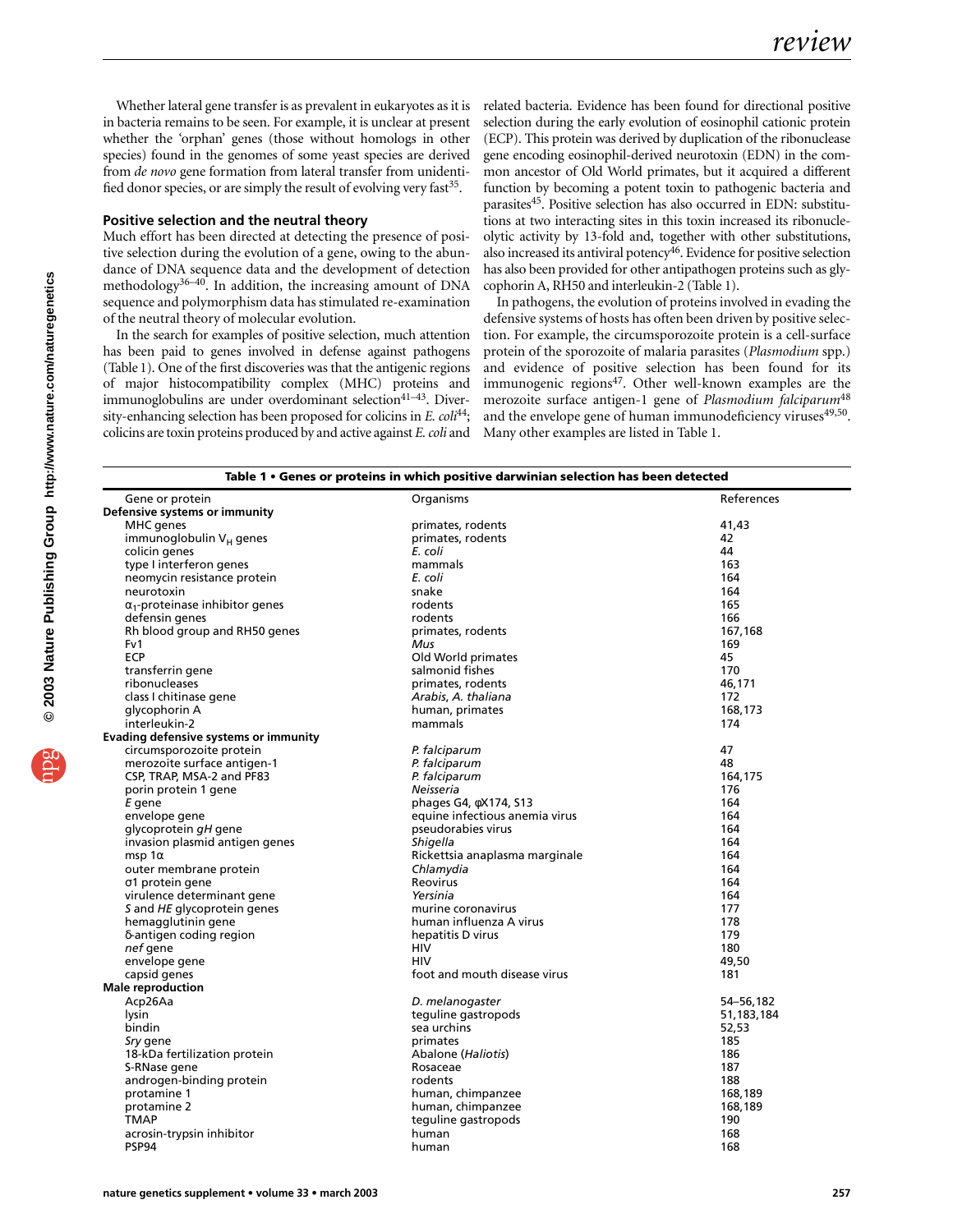|                                 | Table 1 • (continued)   |            |
|---------------------------------|-------------------------|------------|
| Gene or protein                 | Organisms               | References |
| <b>Female reproduction</b>      |                         |            |
| egg-laying hormone genes        | Aplysia californica     | 164        |
| zona pellucida ZP2              | mammals                 | 184        |
| zona pellucida ZP3              | mammals                 | 184        |
| oviductal glycoprotein          | mammals                 | 184        |
| chorionic gonadotropin          | primates                | 58         |
| <b>Miscellaneous</b>            |                         |            |
| Adh                             | D. melanogaster         | 36         |
| G6PD                            | D. melanogaster         | 191        |
| jingwei                         | D. melanogaster         | 22         |
| phospholipase A2 gene           | Crotalinae snakes       | 192        |
| ATP synthase $F_0$ subunit gene | E. coli                 | 164        |
| CDC <sub>6</sub>                | S. cerevisiae           | 164        |
| prostatein peptide C3 gene      | rat                     | 164        |
| interleukin-3 gene              | primates                | 193        |
| interleukin-4 gene              | rodents                 | 193        |
| Growth hormone gene             | primates, Artiodactyla  | 194,195    |
| lysozyme                        | primates                | 37,59      |
| Pem homeodomain                 | mice, rats              | 196        |
| K-casein gene                   | bovids                  | 197        |
| COX4 gene                       | primates                | 198        |
| hemoglobin β-chain gene         | <b>Antarctic fishes</b> | 199        |
| Ods homeobox gene               | D. melanogaster         | 200        |
| conotoxins                      | predatory snails        | 201        |
| COX7A isoform genes             | primates                | 202        |
| BRCA1                           | human, chimpanzee       | 203        |
| Mth                             | D. melanogaster         | 204        |
| morpheus genes                  | human, great apes       | 27         |
| dopamine receptor D4            | human                   | 205        |
|                                 |                         |            |

Much effort has been focused on genes that are involved directly in reproduction. In free-spawning marine invertebrates, the evolution of species-specific fertilization is important for reproductive isolation, and the biochemistry and evolution of many proteins that mediate fertilization have been studied extensively. In the abalone, the sperm protein lysin creates a hole in the egg vitelline envelope by binding to its egg receptor, and the evolution of the species specificity of lysin is promoted by positive selection<sup>51</sup>. The sea urchin gamete-recognition protein bindin has evolved similarly through positive selection<sup>52,53</sup>. In other organisms, male-specific proteins, such as the male ejaculatory protein Acp26Aa in *Drosophila*54–56, are often targets of positive selection (Table 1). A broader study of expressed sequence tags (ESTs) from 176 male reproductive protein genes in *Drosophila* has shown that about 11% of ESTs are subject to positive selection<sup>57</sup>.

Although positive selection is a recurrent theme in male reproductive proteins, only a few female reproductive proteins, such as chorionic gonadotropin, have been found to be driven by positive selection (Table 1). Chorionic gonadotropin is an essential signal in establishing pregnancy in higher primates but has not been found in other mammals, indicating that it is a new reproductive protein in higher primates. The β-subunit of this female reproductive hormone arose by duplication from the luteinizing hormone β-subunit in the common ancestor of higher primates, and its carboxy-terminal portion has undergone several periods of positive selection in New World monkeys and hominoids<sup>58</sup>.

Positive selection has also been found in genes that confer an advantage for the organism to adapt to a different environment or physiological requirement. Lysozyme has apparently undergone adaptive evolution in langur monkeys $37,59$ , which are unique among primates because they have a foregut in which bacteria ferment leaves, followed by a true stomach that expresses high quantities of lysozyme to digest bacteria. Similarly, adaptive evolution of a duplicated pancreatic ribonuclease gene has occurred in a langur monkey to help digest bacteria<sup>46</sup>.

Each of the above-mentioned studies examined whether a protein has experienced positive selection in the course of its evolution. A more general issue that has been controversial since the proposal of the neutral mutation hypothesis in 1968 is the proportion of amino acid substitutions in protein evolution that is driven by positive selection<sup>60</sup>. This proportion has been estimated recently from DNA polymorphism and divergence data to be about 35–45% in *Drosophila* and human<sup>61–63</sup>. These estimates are considerably higher than those proposed by the neutral theory of molecular evolution64. Not surprisingly, the proportion is higher for genes that have evolved fast and lower for those that have evolved slowly<sup>63</sup>. Because these estimates were based on limited data, however, this issue should be re-examined when more data become available.

#### **Strand asymmetry in DNA mutation**

The two strands of DNA differ with respect to replication and transcription. During replication, the leading strand is synthesized continuously, whereas the lagging strand is synthesized discontinuously, and transcription overexposes the nontranscribed strand to DNA damage. Both processes are therefore asymmetric and might bias the occurrence of mutations between the two strands. Indeed, this possibility has been supported by experimental studies<sup>65,66</sup> and by statistical analyses of genomic sequence data (reviewed in refs. 67,68). The latter studies have been especially useful for understanding the prevalence and causes of strand asymmetry in DNA mutation.

Two commonly used measures for strand asymmetry are the GC skew,  $(G - C)/(G + C)$ , and the TA skew,  $(T - A)/(T + A)$ , where G, C, T and A denote the frequencies of the four nucleotides in the strand under study<sup>69</sup>. These two skews detect deviations from  $G =$ C and  $T = A$ , which are the expected frequencies on each strand when there is no bias in mutation and selection between the two strands. An early analysis of the genomes of *E. coli*, *Bacillus subtilis* and *Haemophilus influenzae* showed that the GC skew is stronger than the TA skew, but both skews switch sign at the origin of replication and are stronger in intergenic regions and in third codon positions, which suggests that mutational bias is largely responsible for the asymmetry<sup>69</sup>. In general these observations hold for eubacteria (Fig. 2; refs. 67,68,70).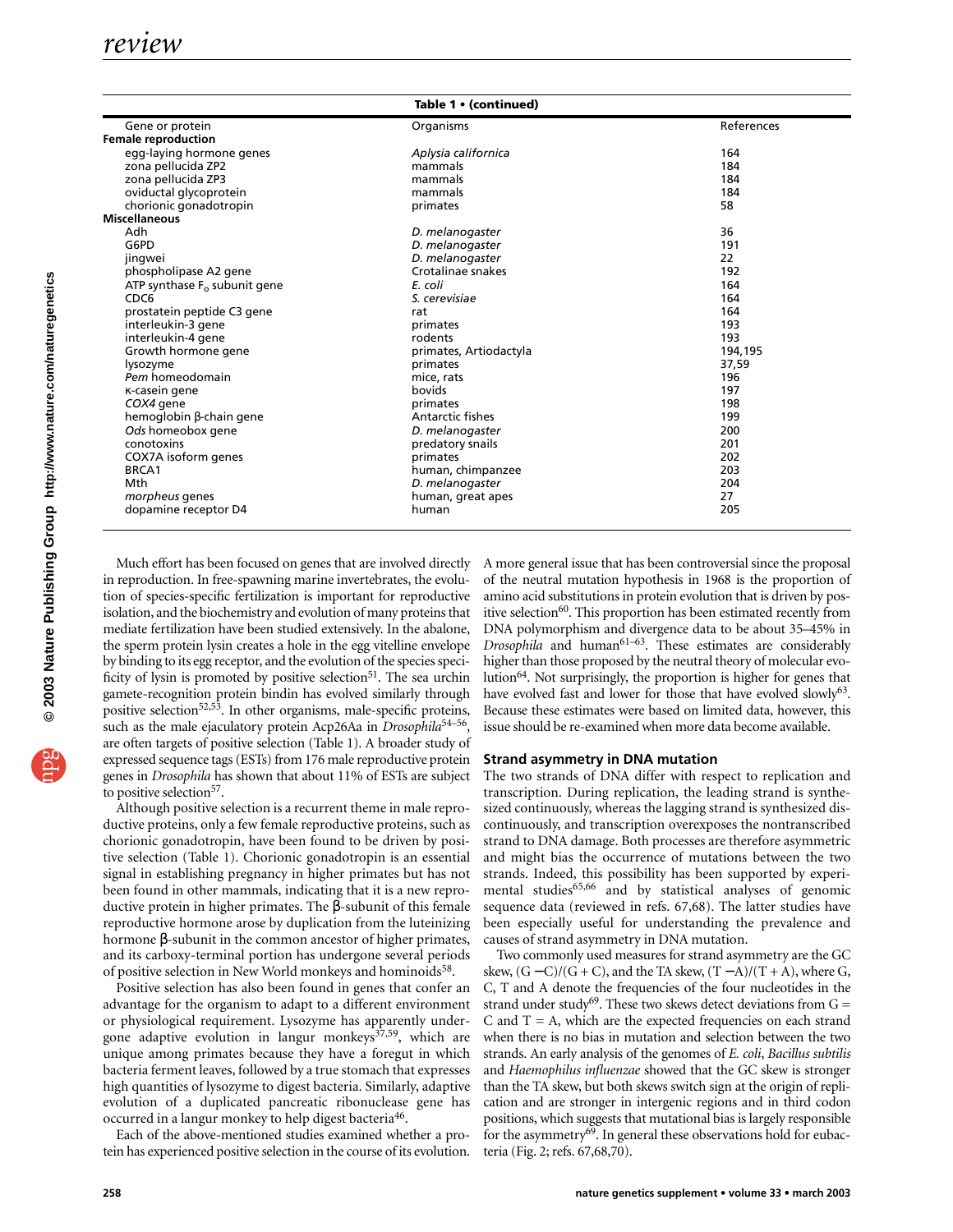**Fig. 2** Variation in base composition around the genome of *Campylobacter jejuni*. The radar plot shows the frequency of the four nucleotides at synonymous (fourfold degenerate) codon positions, calculated as a moving average from synonymous sites within a window of 40 kb of genomic sequence. The origin of replication is at the top. The leading strand is relatively rich in T and G. Sequence data are from ref. 214.

Various theories have been proposed to explain strand bias on the basis of the asymmetry of the replication bubble. For example, different replication error rates between the two strands, different processivities of the leading and lagging strands, and different repair efficiencies between the two strands have been proposed, but none has found much support. By contrast, the cytosine deamination theory<sup>68</sup> has received much attention. Because the leading strand is in a single-stranded state to act as a template for synthesizing the lagging strand, it is exposed for longer periods to DNA damage, especially cytosine deamination, which increases C to T mutations. This largely explains the strong GC skew, although there may be other factors involved in strand asymmetries<sup>71</sup>.

The deamination theory can also explain the strong compositional asymmetry in mitochondrial genomes, in which the skew is clearly high at synonymous codon positions72–75. The replication of mitochondrial DNA is highly asym-

metrical: the daughter H strand displaces the parental strand so that the parental H strand remains single-stranded and exposed to damage until paired with the newly synthesized L strand.

Deamination also seems to form the basis of strand asymmetries in transcription-induced mutations in eubacteria76. During transcription, cytosine deamination is less frequent on the template strand than on the nontranscribed strand, because the former is shielded by the RNA polymerase and the nascent  $mRNA<sup>77</sup>$ . In combination with a much higher number of genes on the leading strand (see below), transcription-induced mutations can contribute to large-scale compositional asymmetries between the leading and lagging strands in bacterial genomes (Fig. 2).

As yet, however, there is no evidence of asymmetric directional mutation pressure in eukaryotes $78,79$ , with the exception of subtelomeric sequences in yeast $80$ ; this is probably due to the presence of multiple replication origins in eukaryotes, many of which may often change locations. In Archaea, little evidence of strand asymmetry was found in early studies<sup>81,82</sup>, but GC skews and a single origin of replication have been identified recently in three *Pyrococcus* species<sup>83</sup>.

The presence of asymmetric mutational pressure has many evolutionary implications. First, it may complicate the estimation of evolutionary distances because traditional methods assume strand symmetry. Second, it may be an important source of variation in codon usage and amino acid usage84,85. Third, it may have been responsible for the higher number of genes located on the leading strand in many bacterial genomes  $82,84$ . Last, genes on the two strands may evolve at different rates, and those that have switched their orientation relative to the direction of replication may show accelerated rates of nucleotide and amino acid substitution $^{71,86,87}$ .

#### **Effects of genomic location on mutation rates**

Many studies have focused on the extent of variation in the



mutation rate among regions of the mammalian genome and the possible causes of this variation. The possibility of a higher mutation rate in males than in females was first proposed by Haldane88. Such a difference should lead to a higher mutation rate in Y-linked sequences than in X-linked and autosomal sequences, and Miyata *et al*. <sup>89</sup> developed a method for estimating the maleto-female ratio (α) of mutation rates from the substitution rates in homologous Y-linked and X-linked (or autosomal) sequences. Applications of this method to noncoding sequences gave estimates of  $\alpha$  = 5–6 in Old World primates,  $\alpha \approx 4$  in cats, and  $\alpha \approx 2$ in murid rodents (Table 2), indicating that  $\alpha$  increases with increasing generation time.

In addition, it has been estimated that the values in murid rodents and Old World primates are similar to the male-tofemale ratios of the numbers of germ cell divisions in these organisms<sup>90</sup>. These observations have been taken both as evidence for the view that mutations occur mainly during DNA replication in the germ line and as support for the generationtime effect hypothesis<sup>90</sup>, which postulates that the molecular clock runs faster in short-living animals than in long-living ones.

This issue is by no means resolved. When the rate of silent-site evolution of X-linked genes was compared with that of autosomal genes,  $\alpha$  was estimated to be infinity-in other words, beyond the maximum value expected from sex differences. It was therefore proposed that the high  $\alpha$  values estimated from comparisons of X-linked and Y-linked sequences were due to a reduced mutation rate in the X chromosome rather than to an increased mutation rate in the Y chromosome; that is, there is very weak or no male-driven evolution<sup>91</sup>. But this view is not supported by the finding of a higher rate of male mutation in birds, although male birds are homogametic, which is opposite to what is found in mammals<sup>92</sup>. In addition, a recent study comparing the substitution rates in homologous autosomal and Ylinked sequences has supported strong male-driven evolution in higher primates (Table  $2)^{93}$ .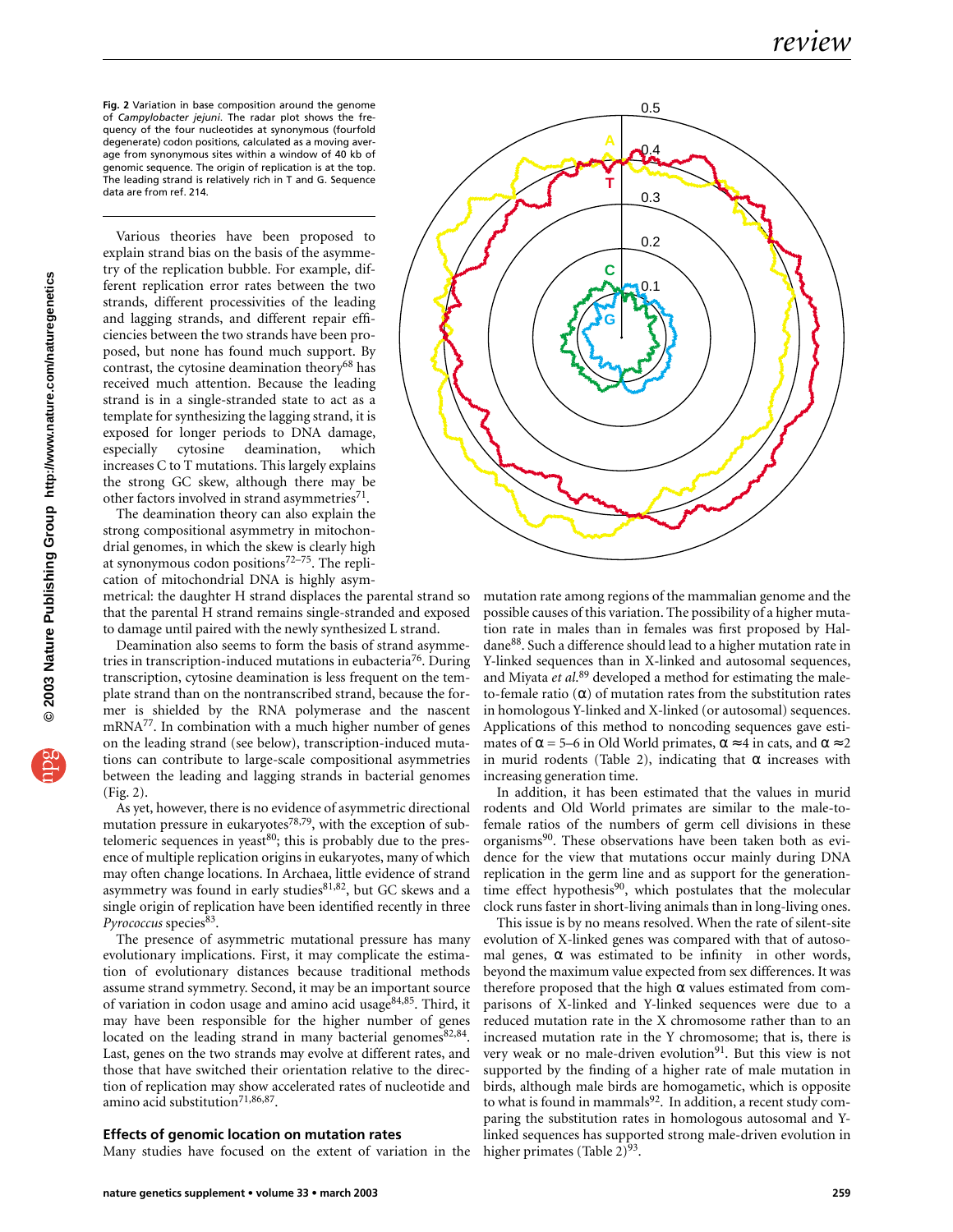| Taxa     | Gene pair          | Rate ratio $(m)^a$        | $\alpha$ (95% CI) <sup>b</sup> | References |
|----------|--------------------|---------------------------|--------------------------------|------------|
| primates | <b>AMELY/AMELX</b> | $Y/X = 2.16$              | $5.14(2.42 - 16.6)$            | 206        |
| primates | <b>ZFYIZFX</b>     | $Y/X = 2.27$              | $6.26(2.63 - 32.4)$            | 207        |
| primates | <b>SMCY/SMCX</b>   | $Y/X = 2.03$              | $4.20(2.20-10.0)$              | 208        |
| primates | noncoding          | $Y/A = 1.68$              | $5.25(2.44-\infty)$            | 93         |
| cats     | <b>ZFYIZFX</b>     | $Y/X = 2.06$              | 4.38 (3.76-5.14)               | 209        |
| rodents  | <b>ZFYIZFX</b>     | $Y/X = 1.42$              | $1.80(1.0-3.2)$                | 210        |
| rodents  | Ube1YlUbe1X        | $Y/X = 1.50$              | $2.0(1.0-3.9)$                 | 211        |
| birds    | CHD1Z/CHD1W        | $Z/W = 4.65$              | $6.5(2.8-10.2)$                | 92         |
| birds    | CHD1Z/CHD1W        | $Z/W = 3.06$              | $4.1(3.1 - 5.1)$               | 212        |
| birds    | ATP5A1ZIATP5A1W    | $Z/W = 0.66, 0.52, 0.274$ | 1.8; 2.3; 5.0                  | 213        |

| Table 2 • Ratio of substitution rates on different chromosomes and male-to-female ratio of mutation rate in different |  |  |
|-----------------------------------------------------------------------------------------------------------------------|--|--|
|                                                                                                                       |  |  |

It has been proposed that variation in mutation rate also occurs among autosomal regions94,95. More explicitly, the regional mutation pressure hypothesis postulates that the rate and pattern of mutation varies among genomic regions<sup>95</sup>. This hypothesis has been supported by the observations that silent sites in adjacent genes evolve at more similar rates than do nonadjacent genes<sup>96</sup>, and that the G+C content of a repetitive element tends to become similar to the G+C content of the region into which it was inserted $97$ . The finding of local similarity in mutation rate has been contested by Kumar and Subramanian<sup>98</sup>, who claim that when genes whose G+C content is not at equilibrium are excluded from the comparison, local similarity in mutation rate is no longer observed. It is not clear, however, whether this can explain the observation of significant variations in rate among autosomes (for example, see refs. 99,100). Additional support for a regional variation in mutation rate comes from the observation that the synonymous rate in a mammalian gene is correlated positively with the G+C content at the third codon positions of the gene101,102. This correlation should lead to uneven mutation rates among genomic regions because the G+C content varies among regions of eukaryotic genomes $103$ .

Recombination is another factor that might cause regional variation in mutation rate because it has been proposed to be mutagenic and its rate varies along the genome. In yeast, recombination involves double-strand breaks (DSBs), the repair of

which is error-prone such that recombination increases the chance of mutation<sup>104</sup>. In mammals, recombination, although not known to involve DSBs, also seems to be mutagenic, as implied by the 170-fold increase in silent substitution achieved when the last three exons of *Fxy* became part of the pseudoautosomal region (PAR) in the *Mus musculus domesticus* lineage<sup>105</sup>; PAR has a much higher recombination rate as compared with regions unique to the X chromosome.

In addition, a strong correlation between recombination rate and G+C content has been observed in many organisms, including yeast<sup>106,107</sup>, *D. melanogaster*<sup>108</sup> and mammals<sup>109,110</sup>. In mammals, the direct observation of mismatch corrections in simian cells identified a GC-biased mismatch correction mechanism during the recombination process<sup>109</sup>. Thus, recombination might underlie a positive correlation between G+C content and mutation rate and might be an important factor for the variation in mutation rate and pattern among regions.

#### **Evolution of genome structure and organization**

Complete genome sequences provide us with information about the position of every gene on a chromosome, and comparative genomics allows us to study how gene locations evolve. In bacteria, genes with related functions are often located close together on the chromosome because they are cotranscribed as operons. In the nematode *Caenorhabditis ele-*



pseudogenes and their functional counterparts in a closely related species, generally from the same genus, with at least one functional gene in a bacterial outgroup. Columns indicate the average total size of deletions and insertions per pseudogene (in bp). Numbers at the tops of columns indicate the numbers of each type of event. Figure used, with permission, from ref. 142.

*gans*, about 15% of the genes are co-transcribed with their neighbors, but only a few of the operons seem to contain genes that are obviously functionally related<sup>111,112</sup>.

Although most other eukaryotes lack operons, we are familiar with the idea that some parts of the genome contain gene clusters with functional themes, such as the MHC and the *Hox* gene clusters. A spectacular example is the discovery by Wang *et al*. <sup>113</sup> that half of the genes expressed specifically in human spermatogonia are encoded on the X or Y chromosomes. Chromosomal clustering of functionally related genes has been found recently in both *C. elegans*<sup>114</sup> and *D. melanogaster*115.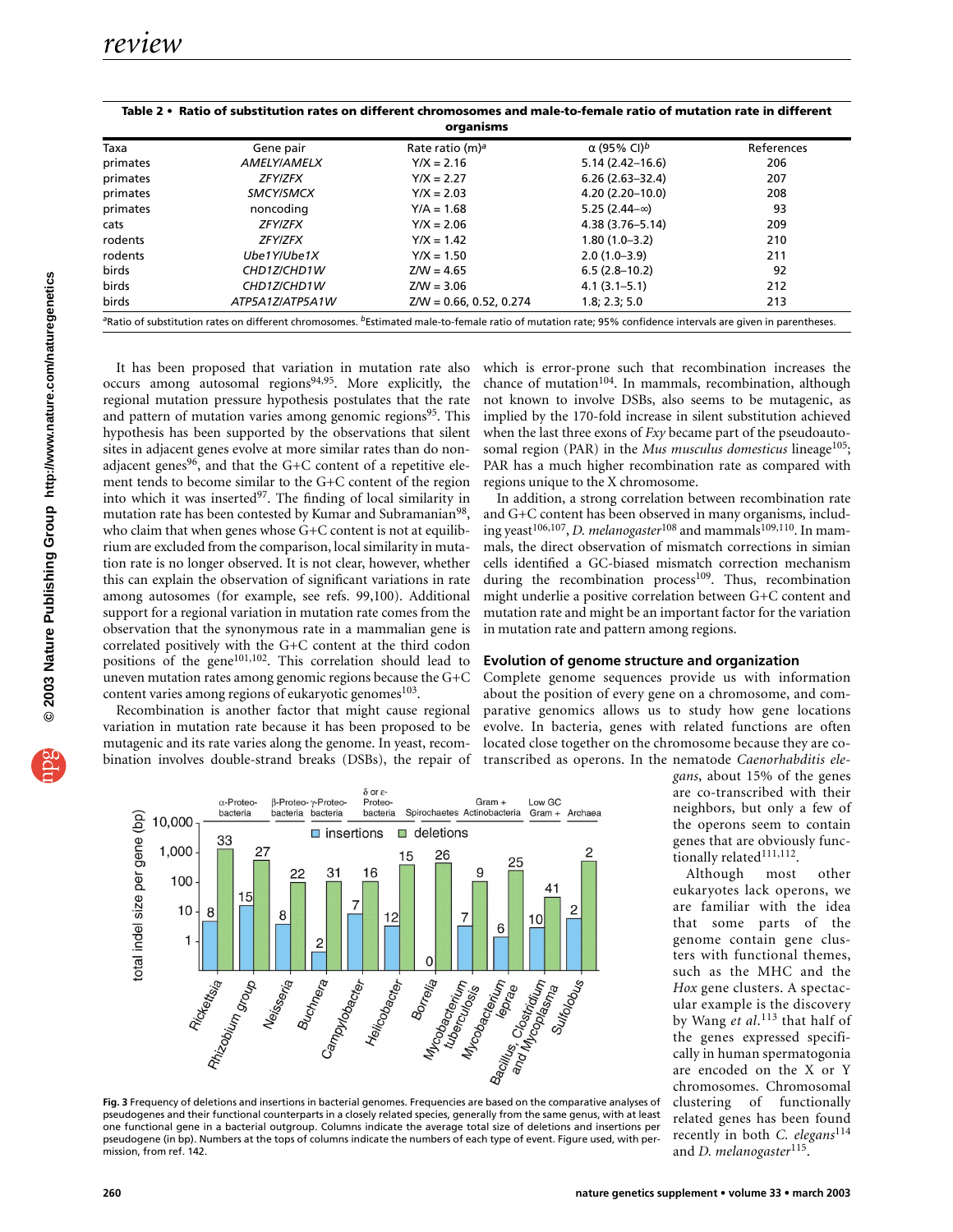Pioneering studies have also shown that, across the genome, adjacent genes are co-regulated more often than is expected by chance. This has been shown for the yeast genome using transcription data from microarrays<sup>116–118</sup>, and for the human genome using tissue distribution of mRNAs<sup>119</sup>. These preliminary results suggest that the 'beads on a string' model of how genes are ordered on chromosomes is inadequate, and that there may be some adaptive significance to where genes are located.

Comparison of genome sequences between closely related species, such as human and mouse, often shows extensive conservation of gene order<sup>120,121</sup>. At increasing evolutionary distance, this conservation breaks down by processes including local rearrangements, such as inversions of single genes, and breakpoints corresponding to interchromosomal rearrangements<sup>122-124</sup>. If there are significant clusters of functionally related genes in most eukaryotic genomes, they should become apparent as units of conserved linkage that are resistant to evolutionary rearrangement; however, this has not as yet been tested.

Comparative genomics can have practical applications-for example, in groups of species where there are great differences in genome size. The maize genome is roughly 12 times larger than the rice genome, but the two are very similar in terms of gene order. The difference in size is due to vastly increased numbers of transposable elements in the maize genome, which inflate intergenic distances and, to a lesser extent, intron sizes. The maize genome is still expanding and is estimated to have doubled in size in the past 3 million years<sup>125</sup>. It is not known what factors, if any, govern genome size. Petrov and colleagues<sup>126,127</sup> have shown that the rate at which DNA deletions accumulate varies widely among different species of insect, and that the species with lower deletion rates have larger genomes.

Genomes can shrink as well as expand. Extreme DNA deletion pressures may explain how several genomes that are intracellular residents have become so compact. The most familiar of these are the mitochondrial genomes of animals, which have almost no intergenic DNA, although other examples have been found in the past few years. The nucleomorph genomes of cryptomonad<sup>128</sup> and chlorachniophyte<sup>129,130</sup> algae are descendants of algal nuclear genomes that became residents inside other eukaryotic cells in two independent endosymbiosis events. The microsporidian *Encephalitozoon cuniculi*131,132 is an obligate intracellular parasite of human cells. Highly convergent genomic evolution is seen in these three genomes. All three have very short intergenic spacers, tiny introns and shortened proteins and have also lost many genes that were present in their free-living relatives. In all three genomes, a single ribosomal DNA unit is located beside the telomeres on every chromosome.

Prokaryotic genomes vary in size from 0.6 to 13 Mb (ref. 133). This variation, although much smaller than that in eukaryotic genomes, is more than 20-fold. It was proposed that the larger genomes of such organisms as *E. coli* have evolved from smaller ones by successive cycles of genome duplication<sup>134</sup>; however, this hypothesis has received no support. For example, sequence data from the *E. coli* genome show no evidence of genome duplication135. In addition, phylogenetic analyses suggest that the increases in genome size occurred independently in different lineages136 and that bacteria with the smallest genomes are not primitive but derived from bacteria with larger genomes<sup>137</sup>.

The current view is that genome size increases through horizontal gene transfer<sup>138,139</sup>, duplication of genes or operons<sup>140,141</sup> and duplicative transposition of transposable elements and genes, but how these processes can lead to a large increase in genome size is not well understood. It seems that in bacteria that encounter various habitats and substrates, the genome size can increase through the addition of ecologically relevant genes. For example, the genome of *Streptomyces coelicolor*, which is the largest genome that has been fully sequenced for a bacterium (8.7 Mb), includes many genes that are not found in related mycobacteria (such as those for toxin biosynthesis), enabling it to exploit many different nutrient sources and live in a highly competitive soil environment $141$ . The growth of this genome seems to be through the successive addition of genes and DNA fragments by lateral transfer and gene duplication, and the decisive factor is the presence of selection for more diverse metabolic abilities<sup>141</sup>.

Unlike in eukaryotes, the genome size variation in bacteria almost directly translates into variation in gene number. Indeed, among the completely sequenced bacterial genomes, a tenfold variation in genome size is reflected by a similar variation in gene number $142,143$ . The correspondence between genome size and gene number reflects the compactness of bacterial genomes; that is, there is little nonfunctional DNA in a bacterial genome. This streamlining was thought to confer the advantage of rapid DNA replication<sup>137,144</sup>, but cell doubling times show no relationship with genome size<sup>142</sup>. The much higher frequencies of deletions as compared with insertions found in pseudogenes in symbiont and parasitic bacterial genomes (Fig. 3) have been taken as evidence that the compactness of bacterial genomes is largely due to deletional bias142,145,146.

Deletional bias has been also suggested to be the main cause of gene loss in symbiont and parasitic bacteria142,143. In other words, genes are lost in large deletions or inactivated and eroded when selection is not strong enough to maintain them. Indeed, many of the discarded genes encode products (such as tRNAs and components of the DNA recombination and repair pathways) that would seem to be just as useful in parasitic genomes as in other organisms $143,147$ . Many such losses might have occurred when the effective population size of a lineage was diminished owing to restricted habitats (hosts) or to bottlenecks at the time of infection. But although the independently derived small genomes approach similar sizes and numbers of genes, they comprise mostly different genes<sup>148</sup>.

### **Future developments**

Will the next decade of molecular evolutionary genomics be as exciting as the past one? We think so. The next decade will certainly see an explosion of comparative genome sequencing. As the cost of DNA sequencing falls and the capacity of sequencing centers grows, it will become feasible to investigate the complete genomes of sets of related species. Such a study has been already begun with yeast species, for which the fully sequenced genome of *S. cerevisiae* has provided a reference point for a survey of 13 other yeast species that have been sequenced at low coverage  $149$ , and plans are afoot to sequence completely the genomes of more than a dozen other fungi $150$ .

The combination of several related sequences and genomewide transcription data should allow the evolution of regulatory elements to be studied in unprecedented detail. An ambitious project already underway aims to sequence an homologous multi-megabase region from 11 vertebrates<sup>151</sup>. These projects, particularly those that generate vast amounts of low-coverage sequence, will cause a bioinformatics headache in terms of making the data and annotations readily accessible and searchable by the whole community, but they will provide raw materials for understanding the evolution of eukaryotic genomes.

An area that is at last becoming tractable is the divergence of gene expression between duplicate genes, a subject of interest to both geneticists and evolutionists $4,8,152,153$ . In the past, studies of expression divergence usually have been limited to a few gene families, thereby providing no general picture of the pace of expression divergence between duplicate genes in a genome.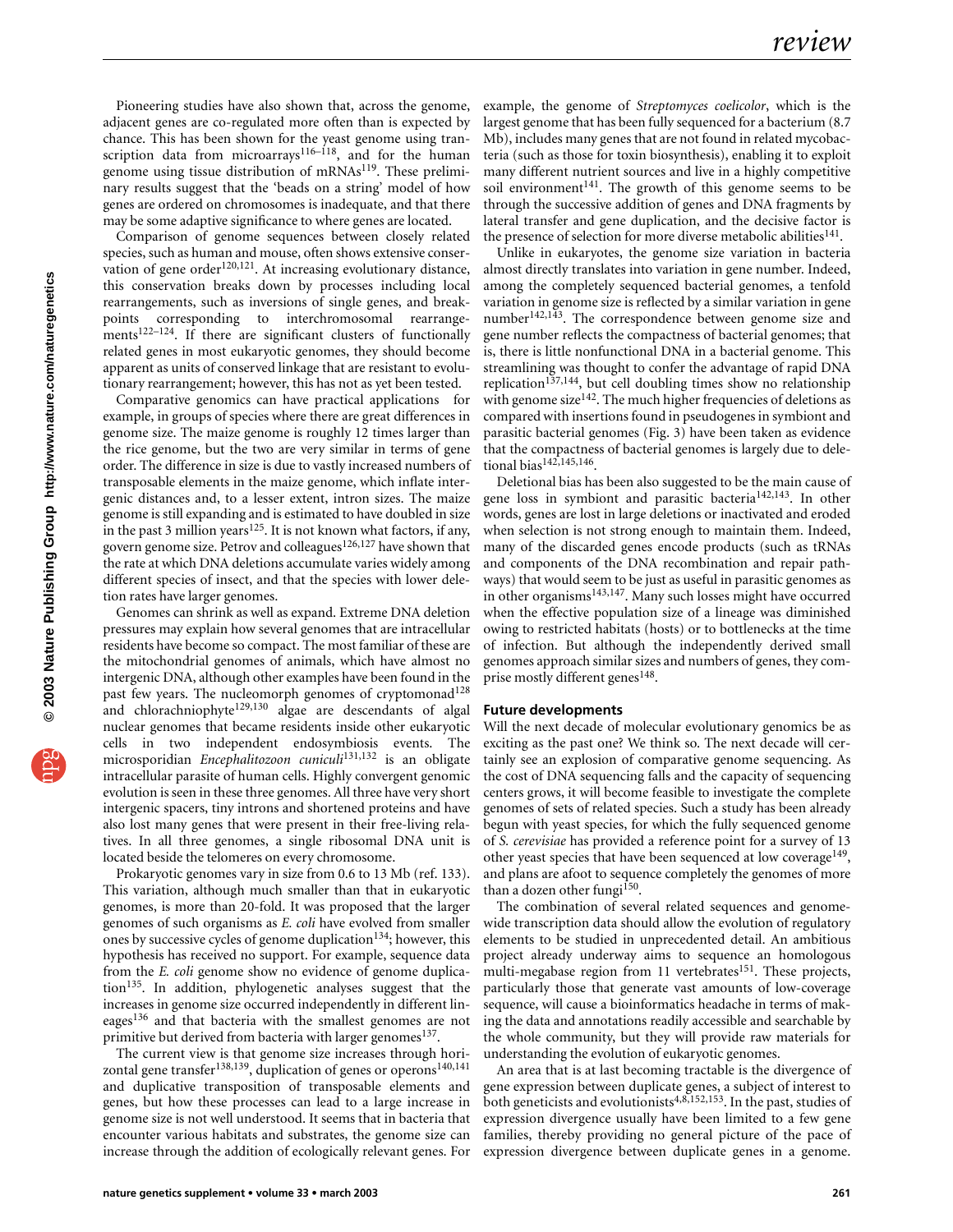Fortunately, a broad picture is now achievable, owing to the advent of microarray gene expression technology and the complete sequences of many genomes.

Wagner<sup>154</sup> examined whether expression divergence increases with the protein distance between duplicate genes using microarray data from yeast and concluded that expression divergence and protein sequence divergence are decoupled. But this result does not imply that expression divergence is decoupled from evolutionary time, because protein distance may not be a good proxy of divergence time. Although a protein may evolve at a roughly constant rate among evolutionary lineages, the rate of amino acid substitution varies tremendously among proteins155,156; therefore, a single substitution rate cannot be used to date the divergence times of different protein pairs.

By comparison, the rate of synonymous substitution is more uniform among genes<sup>155,156</sup>, and a study of the relationship between expression divergence and synonymous distance has indicated that expression divergence increases rapidly with evolutionary time157. Because only yeast data have been considered so far, the issue of expression divergence between duplicate genes remains open. Not only do we need to study other species, especially multicellular organisms, to reach a general conclusion, but we also need to develop statistical methods for quantifying gene expression divergence.

Another exciting area is the evolution of cellular networks, such as the protein-protein interaction network<sup>158</sup>. Initial studies show that the rate of evolution of a protein is correlated with the number of partners with which it interacts<sup>159</sup>. Genome-wide studies<sup>159–161</sup> on whether the rate of molecular evolution in a gene is correlated with the phenotypic effect of mutations in the gene are starting to address the old issue of whether protein dispensability affects the rate of protein evolution<sup>162</sup>.

More generally, we feel that the molecular evolution community is still struggling to gain a sense of how a whole genome evolves. The study of genomic evolution is still in a 'gold-rush' phase and, rather like the dot.com industry, a period of retrenchment and consolidation may be necessary before we can recognize the truly significant shifts that have taken place. At present, it is not easy to tell which facets of a genome have been shaped by selective pressures (the size of its gene families? its repetitive DNA content? its gene order?) and which are neutral phenomena. It is still difficult to design experiments that can explore adequately the molecular mechanisms underlying evolutionary change.

We are hopeful that further technological advances will lead to a democratization of genomics, whereby the sorts of experiments that are now only feasible for high-priority organisms will become accessible to smaller laboratories and for organisms of more specialized interest, so that 'big' evolutionary questions can be asked in appropriate taxa. The recent choice of the honeybee as a target for genome sequencing<sup>150</sup> is a step in this direction. But there are even bigger pictures that are scarcely being glimpsed at the moment. If we ever think that we are close to understanding how a genome works, or that one mammalian genome is pretty much the same as another, a visit to a zoo will quickly humble us.

#### **Acknowledgments**

*We thank S. Yi and K. Makova for help, and L. Hurst for comments. This work was supported by grants from the National Institutes of Health (to W.- H.L.) and from Science Foundation Ireland (to K.H.W.)*

- 1. Kimura, M. Preponderance of synonymous changes as evidence for the neutral theory of molecular evolution. *Nature* **267**, 275–276 (1977).
- 2. Fitch, W.M. Estimating the total number of nucleotide substitutions since the common ancestor of a pair of genes: comparison of several methods and three β hemoglobin messenger RNAs. *J. Mol. Evol.* **16**, 153–209 (1980).
- 3. Li, W.-H., Gojobori, T. & Nei, M. Pseudogenes as a paradigm of neutral evolution. *Nature* **292**, 237–239 (1981).
- 4. Ohno, S. *Evolution by Gene Duplication* (George Allen and Unwin, London, 1970).
	- Betran, E., Wang, W., Jin, L. & Long, M. Evolution of the phosphoglycerate mutase processed gene in human and chimpanzee revealing the origin of a new primate gene. *Mol. Biol. Evol.* **19**, 654–663 (2002).
- 6. Long, M. Evolution of novel genes. *Curr. Opin. Genet. Dev.* **11**, 673–680 (2001). Lynch, M. & Conery, J.S. The evolutionary fate and consequences of duplicate
- genes. *Science* **290**, 1151–1155 (2000). 8. Force, A. *et al*. Preservation of duplicate genes by complementary, degenerative mutations. *Genetics* **151**, 1531–1545 (1999).
- 9. Wolfe, K.H. Yesterday's polyploids and the mystery of diploidization. *Nat. Rev. Genet.* **2**, 333–341 (2001).
- 10. McLysaght, A., Hokamp, K. & Wolfe, K.H. Extensive genomic duplication during early chordate evolution. *Nat. Genet.* **31**, 200–204 (2002).
- Gu, X., Wang, Y. & Gu, J. Age distribution of human gene families shows significant roles of both large- and small-scale duplications in vertebrate evolution. *Nat. Genet.* **31**, 205–209 (2002).
- 12. Abi-Rached, L., Gilles, A., Shiina, T., Pontarotti, P. & Inoko, H. Evidence of *en bloc* duplication in vertebrate genomes. *Nat. Genet.* **31**, 100–105 (2002).
- 13. Kashkush, K., Feldman, M. & Levy, A.A. Gene loss, silencing and activation in a newly synthesized wheat allotetraploid. *Genetics* **160**, 1651–1659 (2002).
- 14. Comai, L. *et al*. Phenotypic instability and rapid gene silencing in newly formed
- Arabidopsis allotetraploids. Plant Cell **12,** 1551–1568 (2000).<br>15. Lee, H.S. & Chen, Z.J. Protein-coding genes are epigenetically regulated in<br>Arabidopsis polyploids. Proc. Natl. Acad. Sci. USA **98,** 6753–6758 (2001).
- 16. Adams, K.L., Daley, D.O., Qiu, Y.-L., Whelan, J. & Palmer, J.D. Repeated, recent and diverse transfers of a mitochondrial gene to the nucleus in flowering plants. *Nature* **408**, 354–357 (2000).
- 17. Adams, K.L., Qiu, Y.L., Stoutemyer, M. & Palmer, J.D. Punctuated evolution of mitochondrial gene content: high and variable rates of mitochondrial gene loss and transfer to the nucleus during angiosperm evolution. *Proc. Natl. Acad. Sci. USA* **99**, 9905–9912 (2002).
- 18. Kadowaki, K., Kubo, N., Ozawa, K. & Hirai, A. Targeting presequence acquisition after mitochondrial gene transfer to the nucleus occurs by duplication of existing targeting signals. *EMBO J.* **15**, 6652–6661 (1996).
- 19. Kubo, N., Harada, K., Hirai, A. & Kadowaki, K. A single nuclear transcript encoding mitochondrial *RPS14* and *SDHB* of rice is processed by alternative splicing: common use of the same mitochondrial targeting signal for different proteins. *Proc. Natl. Acad. Sci. USA* **96**, 9207–9211 (1999).
- 20. Courseaux, A. & Nahon, J.L. Birth of two chimeric genes in the Hominidae lineage. *Science* **291**, 1293–1297 (2001).
- 21. Eichler, E.E. Recent duplication, domain accretion and the dynamic mutation of the human genome. *Trends Genet.* **17**, 661–669 (2001).
- 22. Long, M. & Langley, C.H. Natural selection and the origin of *jingwei*, a chimeric processed functional gene in *Drosophila*. *Science* **260**, 91–95 (1993).
- 23. Wang, W., Brunet, F.G., Nevo, E. & Long, M. Origin of *sphinx*, a young chimeric RNA gene in *Drosophila melanogaster*. *Proc. Natl. Acad. Sci. USA* **99**, 4448–4453 (2002).
- 24. Moran, J.V., DeBerardinis, R.J. & Kazazian, H.H. Jr. Exon shuffling by L1 retrotransposition. *Science* **283**, 1530–1534 (1999).
- 25. Pickeral, O.K., Makalowski, W., Boguski, M.S. & Boeke, J.D. Frequent human genomic DNA transduction driven by LINE-1 retrotransposition. *Genome Res.* **10**, 411–415 (2000).
- 26. Korneev, S. & O'Shea, M. Evolution of nitric oxide synthase regulatory genes by DNA inversion. *Mol. Biol. Evol.* **19**, 1228–1233 (2002).
- 27. Johnson, M.E. *et al*. Positive selection of a gene family during the emergence of humans and African apes. *Nature* **413**, 514–519 (2001).
- 28. Lipovich, L., Hughes, A.L., King, M.C., Abkowitz, J.L. & Quigley, J.G. Genomic structure and evolutionary context of the human feline leukemia virus subgroup C receptor (hFLVCR) gene: evidence for block duplications and *de novo* gene formation within duplicons of the hFLVCR locus. *Gene* **286**, 203–213 (2002).
- 29. Chen, L., DeVries, A.L. & Cheng, C.H. Evolution of antifreeze glycoprotein gene from a trypsinogen gene in Antarctic notothenioid fish. *Proc. Natl. Acad. Sci. USA* **94**, 3811–3816 (1997).
- 30. Chen, L., DeVries, A.L. & Cheng, C.H. Convergent evolution of antifreeze glycoproteins in Antarctic notothenioid fish and Arctic cod. *Proc. Natl. Acad. Sci. USA* **94**, 3817–3822 (1997).
- 31. Parkhill, J. *et al*. Complete genome sequence of a multiple drug resistant *Salmonella enterica* serovar Typhi CT18. *Nature* **413**, 848–852 (2001). 32. McClelland, M. *et al*. Complete genome sequence of *Salmonella enterica* serovar
- Typhimurium LT2. *Nature* **413**, 852–856 (2001).
- 33. Porwollik, S., Wong, R.M. & McClelland, M. Evolutionary genomics of *Salmonella*: gene acquisitions revealed by microarray analysis. *Proc. Natl. Acad. Sci. USA* **99**, 8956–8961 (2002).
- 34. Perna, N.T. *et al*. Genome sequence of enterohaemorrhagic *Escherichia coli* O157:H7. *Nature* **409**, 529–533 (2001). 35. Malpertuy, A. *et al*. Genomic exploration of the hemiascomycetous yeasts: 19.
- Ascomycetes-specific genes. *FEBS Lett.* **487**, 113–121 (2000). 36. McDonald, J.H. & Kreitman, M. Adaptive protein evolution at the *Adh* locus in
- *Drosophila*. *Nature* **351**, 652–654 (1991).
- 37. Yang, Z. Likelihood ratio tests for detecting positive selection and application to primate lysozyme evolution. *Mol. Biol. Evol.* **15**, 568–573 (1998). 38. Suzuki, Y. & Gojobori, T. A method for detecting positive selection at single
- amino acid sites. *Mol. Biol. Evol.* **16**, 1315–1328 (1999). 39. Suzuki, Y. & Nei, M. Reliabilities of parsimony-based and likelihood-based methods for detecting positive selection at single amino acid sites. *Mol. Biol.*
- *Evol.* **18**, 2179–2185 (2001). 40. Yang, Z. & Nielsen, R. Codon-substitution models for detecting molecular adaptation at individual sites along specific lineages. *Mol. Biol. Evol.* **19**, 908–917 (2002).
- 41. Hughes, A.L. & Nei, M. Pattern of nucleotide substitution at major histocompatibility complex class I loci reveals overdominant selection. *Nature* **335**, 167–170 (1988).
- 42. Tanaka, T. & Nei, M. Positive darwinian selection observed at the variable-region genes of immunoglobulins. *Mol. Biol. Evol.* **6**, 447–459 (1989).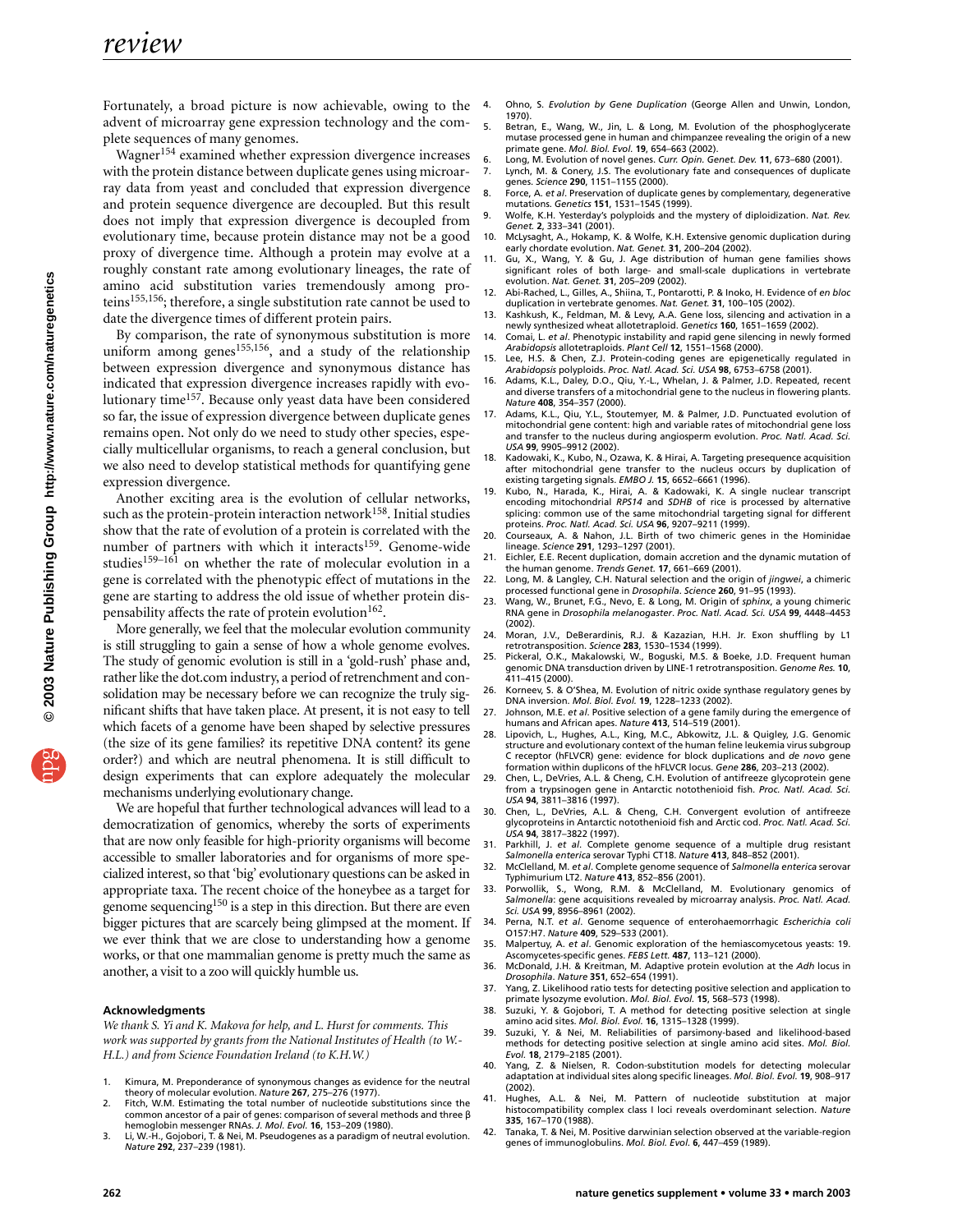- 43. Hughes, A.L., Ota, T. & Nei, M. Positive Darwinian selection promotes charge profile diversity in the antigen-binding cleft of class I major-histocompatibility-complex molecules. *Mol. Biol. Evol.* **7**, 515–524 (1990).
- 44. Riley, M.A. Positive selection for colicin diversity in bacteria. *Mol. Biol. Evol.* **10**, 1048–1059 (1993).
- 45. Zhang, J., Rosenberg, H.F. & Nei, M. Positive Darwinian selection after gene duplication in primate ribonuclease genes. *Proc. Natl. Acad. Sci. USA* **95**, 3708–3713 (1998).
- 46. Zhang, J., Zhang, Y.P. & Rosenberg, H.F. Adaptive evolution of a duplicated pancreatic ribonuclease gene in a leaf-eating monkey. *Nat. Genet.* **30**, 411–415 (2002).
- 47. Hughes, A.L. Circumsporozoite protein genes of malaria parasites (*Plasmodium* spp.): evidence for positive selection on immunogenic regions. *Genetics* **127**, 345–353 (1991).
- 48. Hughes, A.L. Positive selection and interallelic recombination at the merozoite surface antigen-1 (MSA-1) locus of *Plasmodium falciparum*. *Mol. Biol. Evol.* **9**, 381–393 (1992).
- 49. Bonhoeffer, S., Holmes, E.C. & Nowak, M.A. Causes of HIV diversity. *Nature* **376**, 125 (1995).
- 50. Yamaguchi-Kabata, Y. & Gojobori, T. Reevaluation of amino acid variability of the human immunodeficiency virus type 1 gp120 envelope glycoprotein and prediction of new discontinuous epitopes. *J. Virol.* **74**, 4335–4350 (2000).
- Lee, Y.H., Ota, T. & Vacquier, V.D. Positive selection is a general phenomenon the evolution of abalone sperm lysin. *Mol. Biol. Evol.* **12**, 231–238 (1995).
- 52. Metz, E.C. & Palumbi, S.R. Positive selection and sequence rearrangements generate extensive polymorphism in the gamete recognition protein bindin. *Mol. Biol. Evol.* **13**, 397–406 (1996).
- 53. Palumbi, S.R. All males are not created equal: fertility differences depend on gamete recognition polymorphisms in sea urchins. *Proc. Natl. Acad. Sci. USA* **96**, 12632–12637 (1999).
- 54. Aguade, M., Miyashita, N. & Langley, C.H. Polymorphism and divergence in the *Mst26A* male accessory gland gene region in *Drosophila*. *Genetics* **132**, 755–770 (1992).
- 55. Tsaur, S.C. & Wu, C.I. Positive selection and the molecular evolution of a gene of male reproduction, *Acp26Aa* of *Drosophila*. *Mol. Biol. Evol.* **14**, 544–549 (1997).
- 56. Tsaur, S.C., Ting, C.T. & Wu, C.I. Positive selection driving the evolution of a gene of male reproduction, *Acp26Aa*, of *Drosophila*: II. Divergence versus polymorphism. *Mol. Biol. Evol.* **15**, 1040–1046 (1998).
- 57. Swanson, W.J., Clark, A.G., Waldrip-Dail, H.M., Wolfner, M.F. & Aquadro, C.F. Evolutionary EST analysis identifies rapidly evolving male reproductive proteins in *Drosophila*. *Proc. Natl. Acad. Sci. USA* **98**, 7375–7379 (2001).
- 58. Maston, G.A. & Ruvolo, M. Chorionic gonadotropin has a recent origin within primates and an evolutionary history of selection. *Mol. Biol. Evol.* **19**, 320–335  $(2002)$
- 59. Messier, W. & Stewart, C.B. Episodic adaptive evolution of primate lysozymes. *Nature* **385**, 151–154 (1997).
- 60. Kimura, M. Evolutionary rate at the molecular level. *Nature* **217**, 624–626 (1968). 61. Smith, N.G. & Eyre-Walker, A. Adaptive protein evolution in *Drosophila*. *Nature*
- **415**, 1022–1024 (2002). 62. Fay, J.C., Wyckoff, G.J. & Wu, C.I. Positive and negative selection on the human genome. *Genetics* **158**, 1227–1234 (2001).
- 63. Fay, J.C., Wyckoff, G.J. & Wu, C.I. Testing the neutral theory of molecular evolution with genomic data from *Drosophila*. *Nature* **415**, 1024–1026 (2002).
- 64. Kimura, M. *The Neutral Theory of Molecular Evolution* (Cambridge Univ. Press, Cambridge, 1983).
- 65. Roberts, J.D., Izuta, S., Thomas, D.C. & Kunkel, T.A. Mispair-, site-, and strandspecific error rates during simian virus 40 origin-dependent replication *in vitro* with excess deoxythymidine triphosphate. *J. Biol. Chem.* **269**, 1711–1717 (1994). 66. Fijalkowska, I.J., Jonczyk, P., Tkaczyk, M.M., Bialoskorska, M. & Schaaper, R.M.
- Unequal fidelity of leading strand and lagging strand DNA replication on the *Escherichia coli* chromosome. *Proc. Natl. Acad. Sci. USA* **95**, 10020–10025 (1998). 67. Francino, M.P. & Ochman, H. Strand asymmetries in DNA evolution. *Trends*
- *Genet.* **13**, 240–245 (1997).
- 68. Frank, A.C. & Lobry, J.R. Asymmetric substitution patterns: a review of possible underlying mutational or selective mechanisms. *Gene* **238**, 65–77 (1999). 69. Lobry, J.R. Asymmetric substitution patterns in the two DNA strands of bacteria.
- *Mol. Biol. Evol.* **13**, 660–665 (1996). 70. Tillier, E.R. & Collins, R.A. The contributions of replication orientation, gene
- direction, and signal sequences to base-composition asymmetries in bacterial genomes. *J. Mol. Evol.* **50**, 249–257 (2000). 71. Rocha, E.P. & Danchin, A. Ongoing evolution of strand composition in bacterial
- genomes. *Mol. Biol. Evol.* **18**, 1789–1799 (2001).
- 72. Jermiin, L.S., Graur, D. & Crozier, R.H. Evidence from analyses of intergenic regions for strand-specific directional mutation pressure in metazoan mitochondrial DNA. *Mol. Biol. Evol.* **12**, 558–563 (1995). 73. Perna, N.T. & Kocher, T.D. Patterns of nucleotide composition at fourfold
- degenerate sites of animal mitochondrial genomes. *J. Mol. Evol.* **41**, 353–358  $(1995)$ .
- 74. Tanaka, M. & Ozawa, T. Strand asymmetry in human mitochondrial DNA mutations. *Genomics* **22**, 327–335 (1994).
- 75. Reyes, A., Gissi, C., Pesole, G. & Saccone, C. Asymmetrical directional mutation pressure in the mitochondrial genome of mammals. *Mol. Biol. Evol.* **15**, 957–966 (1998).
- 76. Francino, M.P. & Ochman, H. Deamination as the basis of strand-asymmetric evolution in transcribed *Escherichia coli* sequences. *Mol. Biol. Evol.* **18**, 1147–1150 (2001).
- 77. Beletskii, A. & Bhagwat, A.S. Correlation between transcription and C to T mutations in the non-transcribed DNA strand. *Biol. Chem.* **379**, 549–551 (1998).
- 78. Karlin, S., Campbell, A.M. & Mrazek, J. Comparative DNA analysis across diverse genomes. *Annu. Rev. Genet.* **32**, 185–225 (1998).
- 79. Francino, M.P. & Ochman, H. Strand symmetry around the β-globin origin of replication in primates. *Mol. Biol. Evol.* **17**, 416–422 (2000).
- 80. Gierlik, A., Kowalczuk, M., Mackiewicz, P., Dudek, M.R. & Cebrat, S. Is there replication-associated mutational pressure in the *Saccharomyces cerevisiae* genome? *J. Theor. Biol.* **202**, 305–314 (2000). 81. Mrázek, J. & Karlin, S. Strand compositional asymmetry in bacterial and large
- viral genomes. *Proc. Natl. Acad. Sci. USA* **95**, 3720–3725 (1998).
- 82. McLean, M.J., Wolfe, K.H. & Devine, K.M. Base composition skews, replication orientation, and gene orientation in 12 prokaryote genomes. *J. Mol. Evol.* **47**, 691–696 (1998).
- 83. Myllykallio, H. *et al*. Bacterial mode of replication with eukaryotic-like machinery in a hyperthermophilic archaeon. *Science* **288**, 2212–2215 (2000).
- 84. McInerney, J.O. Replicational and transcriptional selection on codon usage in *Borrelia burgdorferi*. *Proc. Natl. Acad. Sci. USA* **95**, 10698–10703 (1998).
- 85. Lafay, B. *et al*. Proteome composition and codon usage in spirochaetes: speciesspecific and DNA strand-specific mutation biases. *Nucleic Acids Res.* **27**, 1642–1649 (1999).
- 86. Tillier, E.R. & Collins, R.A. Replication orientation affects the rate and direction of bacterial gene evolution. *J. Mol. Evol.* **51**, 459–463 (2000).
- 87. Szczepanik, D. *et al*. Evolution rates of genes on leading and lagging DNA strands. *J. Mol. Evol.* **52**, 426–433 (2001).
- 88. Haldane, J.B.S. The rate of spontaneous mutation of a human gene. *J. Genet.* **31**, 317–326 (1935).
- 89. Miyata, T., Hayashida, H., Kuma, K., Mitsuyasu, K. & Yasunaga, T. Male-driven molecular evolution: a model and nucleotide sequence analysis. *Cold Spring Harb. Symp. Quant. Biol.* **52**, 863–867 (1987).
- 90. Li, W.H., Ellsworth, D.L., Krushkal, J., Chang, B.H. & Hewett-Emmett, D. Rates of nucleotide substitution in primates and rodents and the generation-time effect hypothesis. *Mol. Phyl. Evol.* **5**, 182–187 (1996).
- 91. McVean, G.T. & Hurst, L.D. Evidence for a selectively favourable reduction in the mutation rate of the X chromosome. *Nature* **386**, 388–392 (1997).
- 92. Ellegren, H. & Fridolfsson, A.K. Male-driven evolution of DNA sequences in birds. *Nature Genet.* **17**, 182–184 (1997).
- 93. Makova, K.D. & Li, W.H. Strong male-driven evolution of DNA sequences in humans and apes. *Nature* **416**, 624–626 (2002).
- 94. Filipski, J. Why the rate of silent codon substitutions is variable within a vertebrate's genome. *J. Theor. Biol.* **134**, 159–164 (1988).
- 95. Wolfe, K.H., Sharp, P.M. & Li, W.H. Mutation rates differ among regions of the mammalian genome. *Nature* **337**, 283–285 (1989). 96. Matassi, G., Sharp, P.M. & Gautier, C. Chromosomal location effects on gene
- sequence evolution in mammals. *Curr. Biol.* **9**, 786–791 (1999).
- 97. Gu, Z., Wang, H., Nekrutenko, A. & Li, W.H. Densities, length proportions, and other distributional features of repetitive sequences in the human genome estimated from 430 megabases of genomic sequence. *Gene* **259**, 81–88 (2000).
- 98. Kumar, S. & Subramanian, S. Mutation rates in mammalian genomes. *Proc. Natl. Acad. Sci. USA* **99**, 803–808 (2002).
- Lercher, M.J., Williams, E.J. & Hurst, L.D. Local similarity in evolutionary rates extends over whole chromosomes in human-rodent and mouse-rat comparisons: implications for understanding the mechanistic basis of the male mutation bias. *Mol. Biol. Evol.* **18**, 2032–2039 (2001).
- 100. Ebersberger, I., Metzler, D., Schwarz, C. & Paabo, S. Genomewide comparison of DNA sequences between humans and chimpanzees. *Am. J. Hum. Genet.* **70**, 1490–1497 (2002).
- 101. Bielawski, J.P., Dunn, K.A. & Yang, Z. Rates of nucleotide substitution and mammalian nuclear gene evolution. Approximate and maximum-likelihood methods lead to different conclusions. *Genetics* **156**, 1299–1308 (2000).
- 102. Smith, N.G. & Hurst, L.D. The effect of tandem substitutions on the correlation between synonymous and nonsynonymous rates in rodents. *Genetics* **153**, 1395–1402 (1999).
- 103. Nekrutenko, A. & Li, W.H. Assessment of compositional heterogeneity within and between eukaryotic genomes. *Genome Res.* **10**, 1986–1995 (2000).
- 104. Strathern, J.N., Shafer, B.K. & McGill, C.B. DNA synthesis errors associated with double-strand-break repair. *Genetics* **140**, 965–972 (1995). 105. Perry, J. & Ashworth, A. Evolutionary rate of a gene affected by chromosomal
- position. *Curr. Biol.* **9**, 987–989 (1999).
- 106. Gerton, J.L. *et al*. Global mapping of meiotic recombination hotspots and coldspots in the yeast *Saccharomyces cerevisiae*. *Proc. Natl. Acad. Sci. USA* **97**, 11383–11390 (2000).
- 107. Birdsell, J.A. Integrating genomics, bioinformatics, and classical genetics to study the effects of recombination on genome evolution. *Mol. Biol. Evol.* **19**, 1181–1197 (2002). 108. Takano-Shimizu, T. Local changes in GC/AT substitution biases and in crossover
- frequencies on *Drosophila* chromosomes. *Mol. Biol. Evol.* **18**, 606–619 (2001).
- 109. Brown, T.C. & Jiricny, J. Different base/base mispairs are corrected with different efficiencies and specificities in monkey kidney cells. *Cell* **54**, 705–711 (1988).
- 110. Fullerton, S.M., Bernardo Carvalho, A. & Clark, A.G. Local rates of recombination are positively correlated with GC content in the human genome. *Mol. Biol. Evol.* **18**, 1139–1142 (2001).
- 111. Blumenthal, T. *et al*. A global analysis of *Caenorhabditis elegans* operons. *Nature* **417**, 851–854 (2002).
- 112. von Mering, C. & Bork, P. Teamed up for transcription. *Nature* **417**, 797–798 (2002).
- 113. Wang, P.J., McCarrey, J.R., Yang, F. & Page, D.C. An abundance of X-linked genes expressed in spermatogonia. *Nat. Genet.* **27**, 422–426 (2001). 114. Roy, P.J., Stuart, J.M., Lund, J. & Kim, S.K. Chromosomal clustering of muscle-
- expressed genes in *Caenorhabditis elegans*. *Nature* **418**, 975–979 (2002). 115. Spellman, P.T. & Rubin, G.M. Evidence for large domains of similarly expressed
- genes in the *Drosophila* genome. *J. Biol.* **1**, 5 (2002). 116. Cohen, B.A., Mitra, R.D., Hughes, J.D. & Church, G.M. A computational analysis of whole-genome expression data reveals chromosomal domains of gene
- expression. *Nat. Genet.* **26**, 183–186 (2000). 117. Kruglyak, S. & Tang, H. Regulation of adjacent yeast genes. *Trends Genet.* **16**, 109–111 (2000).
- 118. Mannila, H., Patrikainen, A., Seppanen, J.K. & Kere, J. Long-range control of expression in yeast. *Bioinformatics* **18**, 482–483 (2002).
- 119. Lercher, M.J., Urrutia, A.O. & Hurst, L.D. Clustering of housekeeping gen provides a unified model of gene order in the human genome. *Nat. Genet.* **31**, 180–183 (2002).
- 120. Dehal, P. *et al*. Human chromosome 19 and related regions in mouse: conservative and lineage-specific evolution. *Science* **293**, 104–111 (2001).
- 121. Mural, R.J. *et al*. A comparison of whole-genome shotgun-derived mouse chromosome 16 and the human genome. *Science* **296**, 1661–1671 (2002).
- 122. Seoighe, C. *et al*. Prevalence of small inversions in yeast gene order evolution. *Proc. Natl. Acad. Sci. USA* **97**, 14433–14437 (2000).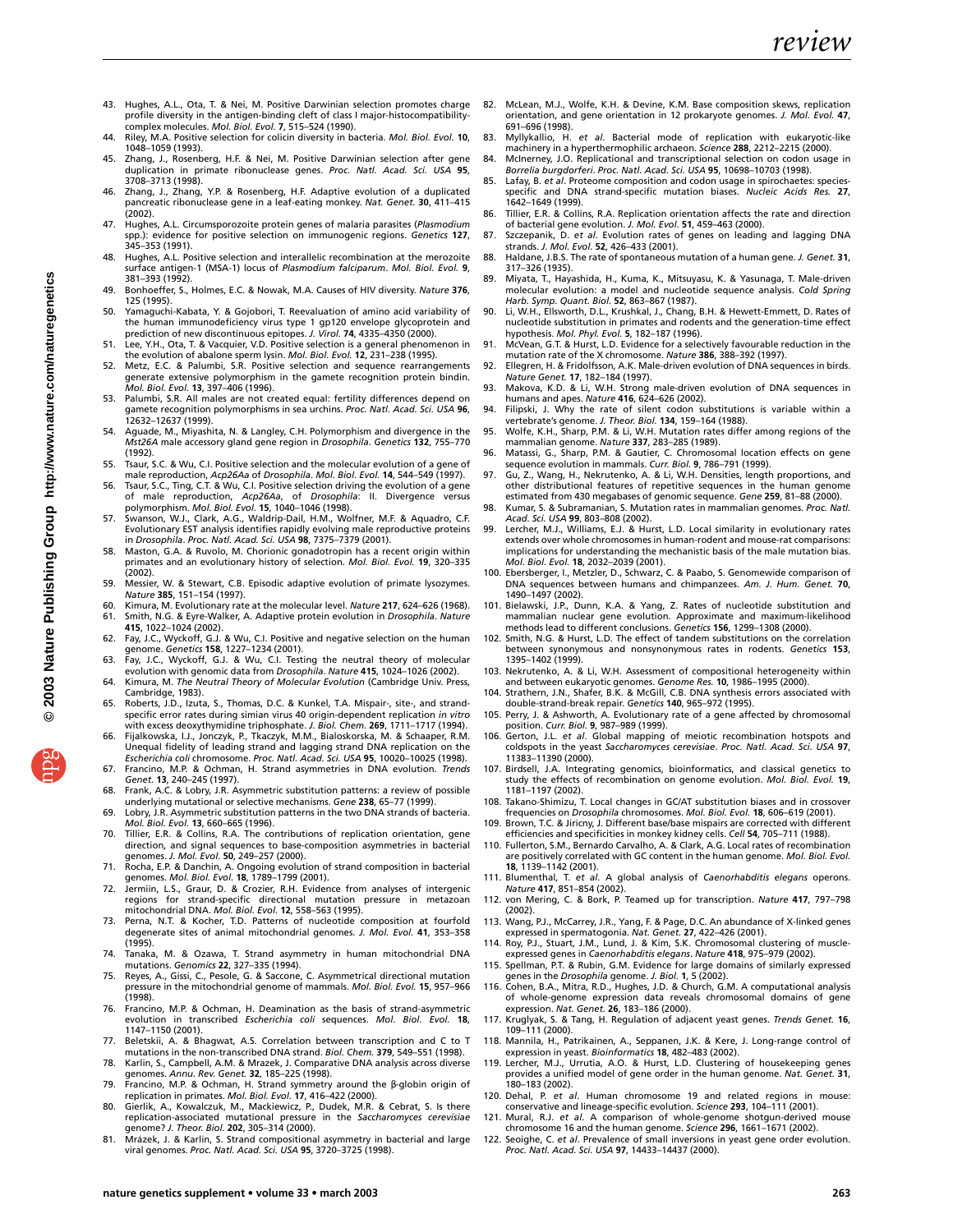- 123. Coghlan, A. & Wolfe, K.H. Fourfold faster rate of genome rearrangement in nematodes than in *Drosophila*. *Genome Res.* **12**, 857–867 (2002).
- 124. Gilley, J. & Fried, M. Extensive gene order differences within regions of conserved synteny between the *Fugu* and human genomes: implications for chromosomal evolution and the cloning of disease genes. *Hum. Mol. Genet.* **8**, 1313–1320 (1999).
- 125. SanMiguel, P., Gaut, B.S., Tikhonov, A., Nakajima, Y. & Bennetzen, J.L. The paleontology of intergene retrotransposons of maize. *Nature Genet.* **20**, 43–45 (1998).
- 126. Petrov, D.A., Sangster, T.A., Johnston, J.S., Hartl, D.L. & Shaw, K.L. Evidence for DNA loss as a determinant of genome size. *Science* **287**, 1060–1062 (2000).
- 127. Bensasson, D., Petrov, D.A., Zhang, D.X., Hartl, D.L. & Hewitt, G.M. Genomic gigantism: DNA loss is slow in mountain grasshoppers. *Mol. Biol. Evol.* **18**, 246–253 (2001).
- 128. Douglas, S. *et al*. The highly reduced genome of an enslaved algal nucleus. *Nature* **410**, 1091–1096 (2001).
- 129. Gilson, P.R. & McFadden, G.I. The miniaturized nuclear genome of eukaryotic endosymbiont contains genes that overlap, genes that are cotranscribed, and the smallest known spliceosomal introns. *Proc. Natl. Acad. Sci. USA* **93**, 7737–7742 (1996).
- 130. Gilson, P.R. & McFadden, G.I. Jam packed genomes-a preliminary, comparative analysis of nucleomorphs. *Genetica* **115**, 13–28 (2002).
- 131. Peyret, P. *et al*. Sequence and analysis of chromosome I of the amitochondriate intracellular parasite *Encephalitozoon cuniculi* (Microspora). *Genome Res.* **11**, 198–207 (2001).
- 132. Katinka, M.D. *et al*. Genome sequence and gene compaction of the eukaryote parasite *Encephalitozoon cuniculi*. *Nature* **414**, 450–453 (2001).
- 133. Graur, D. & Li, W.-H. *Fundamentals of Molecular Evolution* 443 (Sinauer, Sunderland, MA, 1999).
- 134. Zipkas, D. & Riley, M. Proposal concerning mechanism of evolution of the genome of *Escherichia coli*. *Proc. Natl. Acad. Sci. USA* **72**, 1354–1358 (1975).
- 135. Riley, M. & Labedan, B. Protein evolution viewed through *Escherichia coli* protein sequences: introducing the notion of a structural segment of homology, the module. *J. Mol. Biol.* **268**, 857–868 (1997).
- 136. Herdman, M. The evolution of bacterial genomes. In *The Evolution of Genome Size* (ed. Cavalier-Smith, T.) 37–68 (John Wiley and Sons, Chichester 1985).
- 137. Andersson, S.G. & Kurland, C.G. Reductive evolution of resident genomes. *Trends Microbiol.* **6**, 263–268 (1998). 138. Nelson, K.E. *et al*. Evidence for lateral gene transfer between Archaea and
- Bacteria from genome sequence of *Thermotoga maritima*. *Nature* **399**, 323–329 (1999).
- 139. Ochman, H., Lawrence, J.G. & Groisman, E.A. Lateral gene transfer and the
- nature of bacterial innovation. *Nature* **405**, 299–304 (2000).<br>140. Jordan, I.K., Makarova, K.S., Spouge, J.L., Wolf, Y.I. & Koonin, E.V. Lineage-<br>specific gene expansions in bacterial and archaeal genomes. G*enome Res.* 555–565 (2001).
- 141. Bentley, S.D. *et al*. Complete genome sequence of the model actinomycete *Streptomyces coelicolor* A3(2). *Nature* **417**, 141–147 (2002).
- 142. Mira, A., Ochman, H. & Moran, N.A. Deletional bias and the evolution of bacterial genomes. *Trends Genet.* **17**, 589–596 (2001). 143. Moran, N.A. Microbial minimalism: genome reduction in bacterial pathogens.
- *Cell* **108**, 583–586 (2002). 144. Maniloff, J. The minimal cell genome: 'on being the right size'. *Proc. Natl. Acad.*
- *Sci. USA* **93**, 10004–10006 (1996).
- 145. Andersson, J.O. & Andersson, S.G. Pseudogenes, junk DNA, and the dynamics of *Rickettsia* genomes. *Mol. Biol. Evol.* **18**, 829–839 (2001).
- 146. Clark, M.A., Baumann, L., Thao, M.L., Moran, N.A. & Baumann, P. Degenerative minimalism in the genome of a psyllid endosymbiont. *J. Bacteriol.* **183**, 1853–1861 (2001).
- 147. Andersson, S.G. *et al*. The genome sequence of *Rickettsia prowazekii* and the origin of mitochondria. *Nature* **396**, 133–140 (1998).
- 148. Koonin, E.V. How many genes can make a cell: the minimal-gene-set concept. *Annu. Rev. Genomics Hum. Genet.* **1**, 99–116 (2000).
- 149. Souciet, J. *et al*. Genomic exploration of the hemiascomycetous yeasts: 1. A set of yeast species for molecular evolution studies. *FEBS Lett.* **487**, 3–12 (2000). 150. Pennisi, E. Chimps and fungi make genome 'top six'. *Science* **296**, 1589–1591
- (2002). 151. Thomas, J.W. & Touchman, J.W. Vertebrate genome sequencing: building a
- backbone for comparative genomics. *Trends Genet.* **18**, 104–108 (2002).
- 152. Markert, C.L. Cellular differentiation—an expression of differential gene<br>function. In *Congenital Malformations* 163–174 (International Medical Congress, New York, 1964).
- 153. Ferris, S.D. & Whitt, G.S. Evolution of the differential regulation of duplicate genes after polyploidization. *J. Mol. Evol.* **12**, 267–317 (1979).
- 154. Wagner, A. Decoupled evolution of coding region and mRNA expression patterns after gene duplication: implications for the neutralist-selectionist debate. *Proc. Natl. Acad. Sci. USA* **97**, 6579–6584 (2000).
- 155. Li, W.-H. *Molecular Evolution* (Sinauer, Sunderland, MA, 1997).
- 156. Makalowski, W. & Boguski, M.S. Evolutionary parameters of the transcribed mammalian genome: an analysis of 2,820 orthologous rodent and human sequences. *Proc. Natl. Acad. Sci. USA* **95**, 9407–9412 (1998).
- 157. Gu, Z., Nicolae, D., Lu, H.H.-S. & Li, W.-H. Rapid divergence in expression between duplicate genes inferred from microarray gene expression data. *Trends Genet.* **18**, 609–613 (2002).
- 158. Wagner, A. The yeast protein interaction network evolves rapidly and contains few redundant duplicate genes. *Mol. Biol. Evol.* **18**, 1283–1292 (2001).
- 159. Fraser, H.B., Hirsh, A.E., Steinmetz, L.M., Scharfe, C. & Feldman, M.W. Evolutionary rate in the protein interaction network. *Science* **296**, 750–752 (2002).
- 160. Hirsh, A.E. & Fraser, H.B. Protein dispensability and rate of evolution. *Nature* **411**, 1046–1049 (2001).
- 161. Papp, B., Pal, C. & Hurst, L.D. Gene dispensibility does not determine the rate of evolution. *Nature* (in the press).
- 162. Wilson, A.C., Carlson, S.S. & White, T., J. Biochemical evolution. *Annu. Rev. Biochem.* **46**, 573–639 (1977). 163. Hughes, A.L. The evolution of the type I interferon gene family in mammals. *J.*
- *Mol. Evol.* **41**, 539–548 (1995).
- 164. Endo, T., Ikeo, K. & Gojobori, T. Large-scale search for genes on which positive selection may operate. *Mol. Biol. Evol.* **13**, 685–690 (1996).
- 165. Goodwin, R.L., Baumann, H. & Berger, F.G. Patterns of divergence during evolution of α1-proteinase inhibitors in mammals. *Mol. Biol. Evol.* **13**, 346–358 (1996).
- 166. Hughes, A.L. & Yeager, M. Coordinated amino acid changes in the evolution of mammalian defensins. *J. Mol. Evol.* **44**, 675–682 (1997).
- 167. Kitano, T., Sumiyama, K., Shiroishi, T. & Saitou, N. Conserved evolution of the Rh50 gene compared to its homologous Rh blood group gene. *Biochem.*
- *Biophys. Res. Commun.* **249**, 78–85 (1998). 168. Wyckoff, G.J., Wang, W. & Wu, C.I. Rapid evolution of male reproductive genes in the descent of man. *Nature* **403**, 304–309 (2000).
- 169. Qi, C.F. *et al*. Molecular phylogeny of Fv1. *Mamm. Genome* **9**, 1049–1055 (1998). 170. Ford, M.J., Thornton, P.J. & Park, L.K. Natural selection promotes divergence of transferrin among salmonid species. *Mol. Ecol.* **8**, 1055–1061 (1999).
- 171. Singhania, N.A. *et al*. Rapid evolution of the ribonuclease A superfamily: adaptive expansion of independent gene clusters in rats and mice. *J. Mol. Evol.* **49**, 721–728 (1999).
- 172. Bishop, J.G., Dean, A.M. & Mitchell-Olds, T. Rapid evolution in plant chitinases: molecular targets of selection in plant–pathogen coevolution. *Proc. Natl. Acad. Sci. USA* **97**, 5322–5327 (2000).
- 173. Baum, J., Ward, R.H. & Conway, D.J. Natural selection on the erythrocyte surface. *Mol. Biol. Evol.* **19**, 223–229 (2002). 174. Zhang, J. & Nei, M. Positive selection in the evolution of mammalian interleukin-
- 2 genes. *Mol. Biol. Evol.* **17**, 1413–1416 (2000).
- 175. Hughes, M.K. & Hughes, A.L. Natural selection on *Plasmodium* surface proteins. *Mol. Biochem. Parasitol.* **71**, 99–113 (1995). 176. Smith, N.H., Maynard Smith, J. & Spratt, B.G. Sequence evolution of the *porB*
- gene of *Neisseria gonorrhoeae* and *Neisseria meningitidis*: evidence of positive Darwinian selection. *Mol. Biol. Evol.* **12**, 363–370 (1995).
- 177. Baric, R.S., Yount, B., Hensley, L., Peel, S.A. & Chen, W. Episodic evolution mediates interspecies transfer of a murine coronavirus. *J. Virol.* **71**, 1946–1955 (1997). 178. Fitch, W.M., Bush, R.M., Bender, C.A. & Cox, N.J. Long term trends in the
- evolution of H(3) HA1 human influenza type A. *Proc. Natl. Acad. Sci. USA* **94**, 7712–7718 (1997).
- 179. Wu, J.C. *et al*. Recombination of hepatitis D virus RNA sequences and its implications. *Mol. Biol. Evol.* **16**, 1622–1632 (1999).
- 180. Zanotto, P.M., Kallas, E.G., de Souza, R.F. & Holmes, E.C. Genealogical evidence for positive selection in the *nef* gene of HIV-1. *Genetics* **153**, 1077–1089 (1999). 181. Haydon, D.T., Bastos, A.D., Knowles, N.J. & Samuel, A.R. Evidence for positive
- selection in foot-and-mouth disease virus capsid genes from field isolates. *Genetics* **157**, 7–15 (2001).
- 182. Aguade, M. Positive selection drives the evolution of the Acp29AB accessory gland protein in *Drosophila*. *Genetics* **152**, 543–551 (1999).
- 183. Hellberg, M.E. & Vacquier, V.D. Rapid evolution of fertilization selectivity and lysin cDNA sequences in teguline gastropods. *Mol. Biol. Evol.* **16**, 839–848 (1999).
- 184. Swanson, W.J., Aquadro, C.F. & Vacquier, V.D. Polymorphism in abalone fertilization proteins is consistent with the neutral evolution of the egg's receptor for lysin (VERL) and positive darwinian selection of sperm lysin. *Mol. Biol. Evol.* **18**, 376–383 (2001).
- 185. Pamilo, P. & O'Neill, R.J. Evolution of the *Sry* genes. *Mol. Biol. Evol.* **14**, 49–55 (1997).
- 186. Vacquier, V.D., Swanson, W.J. & Lee, Y.H. Positive Darwinian selection on two homologous fertilization proteins: what is the selective pressure driving their divergence? *J. Mol. Evol.* **44**, S15–22 (1997).
- 187. Ishimizu, T. *et al*. Identification of regions in which positive selection may operate in S-RNase of Rosaceae: implication for S-allele-specific recognition sites in S-RNase. *FEBS Lett.* **440**, 337–342 (1998).
- 188. Karn, R.C. & Nachman, M.W. Reduced nucleotide variability at an androgenbinding protein locus (*Abpa*) in house mice: evidence for positive natural selection. *Mol. Biol. Evol.* **16**, 1192–1197 (1999).
- 189. Rooney, A.P. & Zhang, J. Rapid evolution of a primate sperm protein: relaxation of functional constraint or positive Darwinian selection? *Mol. Biol. Evol.* **16**, 706–710 (1999).
- 190. Hellberg, M.E., Moy, G.W. & Vacquier, V.D. Positive selection and propeptide repeats promote rapid interspecific divergence of a gastropod sperm protein. *Mol. Biol. Evol.* **17**, 458–466 (2000).
- 191. Eanes, W.F., Kirchner, M. & Yoon, J. Evidence for adaptive evolution of the *G6pd* gene in the *Drosophila melanogaster* and *Drosophila simulans* lineages. *Proc. Natl. Acad. Sci. USA* **90**, 7475–7479 (1993).
- 192. Nakashima, K. *et al*. Accelerated evolution in the protein-coding regions is universal in crotalinae snake venom gland phospholipase A2 isozyme genes. *Proc. Natl. Acad. Sci. USA* **92**, 5605–5609 (1995).
- 193. Shields, D.C., Harmon, D.L. & Whitehead, A.S. Evolution of hemopoietic ligands and their receptors. Influence of positive selection on correlated replacements throughout ligand and receptor proteins. *J. Immunol.* **156**, 1062–1070 (1996).
- 194. Wallis, M. The molecular evolution of vertebrate growth hormones: a pattern of near-stasis interrupted by sustained bursts of rapid change. *J. Mol. Evol.* **43**, 93–100 (1996).
- 195. Liu, J.C., Makova, K.D., Adkins, R.M., Gibson, S. & Li, W.H. Episodic evolution of growth hormone in primates and emergence of the species specificity of human growth hormone receptor. *Mol. Biol. Evol.* **18**, 945–953 (2001).
- 196. Sutton, K.A. & Wilkinson, M.F. Rapid evolution of a homeodomain: evidence for positive selection. *J. Mol. Evol.* **45**, 579–588 (1997).
- 197. Ward, T.J., Honeycutt, R.L. & Derr, J.N. Nucleotide sequence evolution at the κcasein locus: evidence for positive selection within the family Bovidae. *Genetics* **147**, 1863–1872 (1997).
- 198. Wu, W., Goodman, M., Lomax, M.I. & Grossman, L.I. Molecular evolution of cytochrome *c* oxidase subunit IV: evidence for positive selection in simian
- primates. *J. Mol. Evol.* **44**, 477–491 (1997). 199. Bargelloni, L., Marcato, S. & Patarnello, T. Antarctic fish hemoglobins: evidence for adaptive evolution at subzero temperature. *Proc. Natl. Acad. Sci. USA* **95**, 8670–8675 (1998).
- 200. Ting, C.T., Tsaur, S.C., Wu, M.L. & Wu, C.I. A rapidly evolving homeobox at the site of a hybrid sterility gene. *Science* **282**, 1501–1504 (1998).